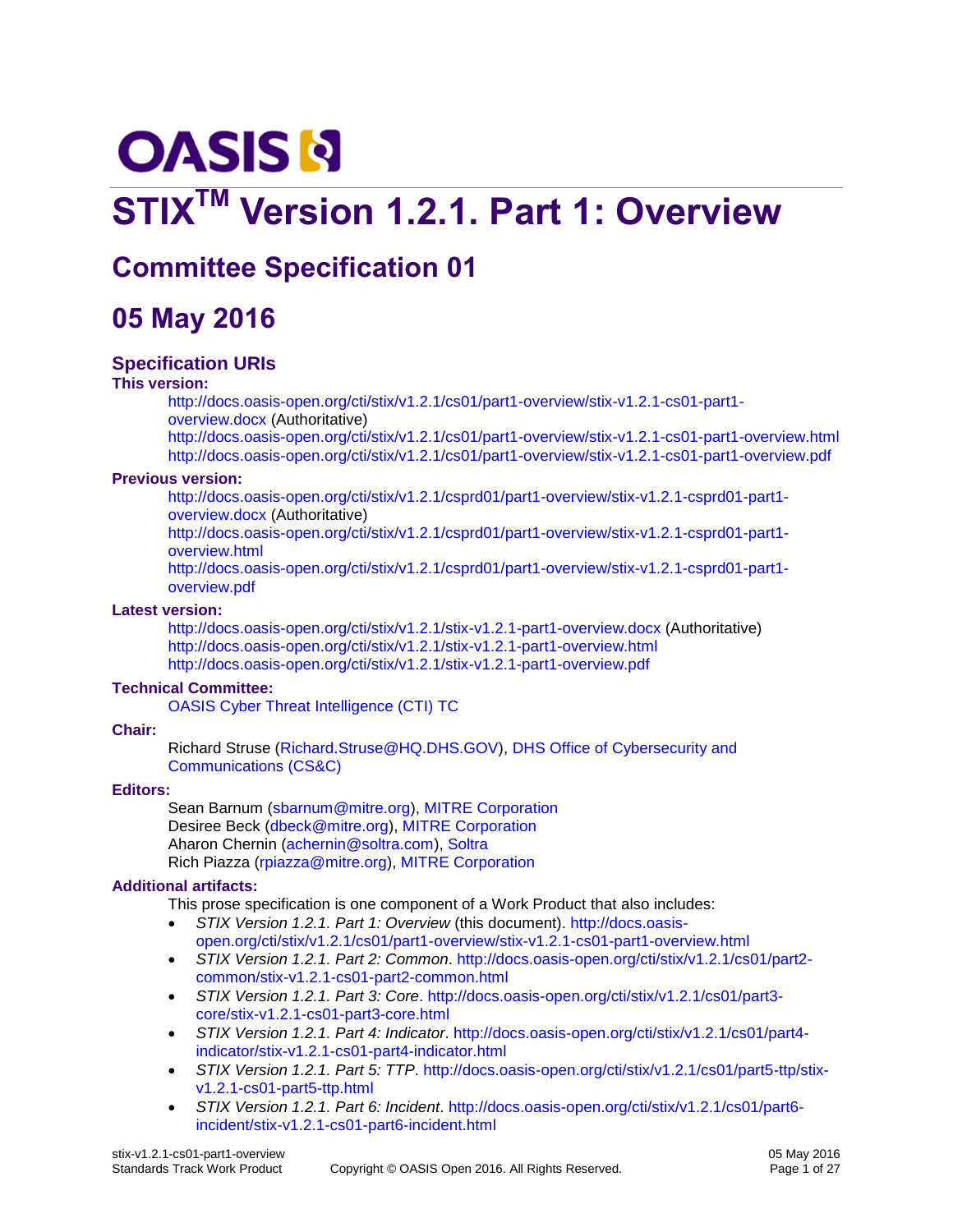- *STIX Version 1.2.1. Part 7: Threat Actor*. [http://docs.oasis-open.org/cti/stix/v1.2.1/cs01/part7](http://docs.oasis-open.org/cti/stix/v1.2.1/cs01/part7-threat-actor/stix-v1.2.1-cs01-part7-threat-actor.html) [threat-actor/stix-v1.2.1-cs01-part7-threat-actor.html](http://docs.oasis-open.org/cti/stix/v1.2.1/cs01/part7-threat-actor/stix-v1.2.1-cs01-part7-threat-actor.html)
- *STIX Version 1.2.1. Part 8: Campaign*. [http://docs.oasis-open.org/cti/stix/v1.2.1/cs01/part8](http://docs.oasis-open.org/cti/stix/v1.2.1/cs01/part8-campaign/stix-v1.2.1-cs01-part8-campaign.html) [campaign/stix-v1.2.1-cs01-part8-campaign.html](http://docs.oasis-open.org/cti/stix/v1.2.1/cs01/part8-campaign/stix-v1.2.1-cs01-part8-campaign.html)
- *STIX Version 1.2.1. Part 9: Course of Action*. [http://docs.oasis](http://docs.oasis-open.org/cti/stix/v1.2.1/cs01/part9-coa/stix-v1.2.1-cs01-part9-coa.html)[open.org/cti/stix/v1.2.1/cs01/part9-coa/stix-v1.2.1-cs01-part9-coa.html](http://docs.oasis-open.org/cti/stix/v1.2.1/cs01/part9-coa/stix-v1.2.1-cs01-part9-coa.html)
- *STIX Version 1.2.1. Part 10: Exploit Target*. [http://docs.oasis](http://docs.oasis-open.org/cti/stix/v1.2.1/cs01/part10-exploit-target/stix-v1.2.1-cs01-part10-exploit-target.html)[open.org/cti/stix/v1.2.1/cs01/part10-exploit-target/stix-v1.2.1-cs01-part10-exploit-target.html](http://docs.oasis-open.org/cti/stix/v1.2.1/cs01/part10-exploit-target/stix-v1.2.1-cs01-part10-exploit-target.html)
- *STIX Version 1.2.1. Part 11: Report*. [http://docs.oasis-open.org/cti/stix/v1.2.1/cs01/part11](http://docs.oasis-open.org/cti/stix/v1.2.1/cs01/part11-report/stix-v1.2.1-cs01-part11-report.html) [report/stix-v1.2.1-cs01-part11-report.html](http://docs.oasis-open.org/cti/stix/v1.2.1/cs01/part11-report/stix-v1.2.1-cs01-part11-report.html)
- *STIX Version 1.2.1. Part 12: Default Extensions*. [http://docs.oasis](http://docs.oasis-open.org/cti/stix/v1.2.1/cs01/part12-extensions/stix-v1.2.1-cs01-part12-extensions.html)[open.org/cti/stix/v1.2.1/cs01/part12-extensions/stix-v1.2.1-cs01-part12-extensions.html](http://docs.oasis-open.org/cti/stix/v1.2.1/cs01/part12-extensions/stix-v1.2.1-cs01-part12-extensions.html)
- *STIX Version 1.2.1. Part 13: Data Marking*. [http://docs.oasis](http://docs.oasis-open.org/cti/stix/v1.2.1/cs01/part13-data-marking/stix-v1.2.1-cs01-part13-data-marking.html)[open.org/cti/stix/v1.2.1/cs01/part13-data-marking/stix-v1.2.1-cs01-part13-data-marking.html](http://docs.oasis-open.org/cti/stix/v1.2.1/cs01/part13-data-marking/stix-v1.2.1-cs01-part13-data-marking.html)
- *STIX Version 1.2.1. Part 14: Vocabularies*. [http://docs.oasis](http://docs.oasis-open.org/cti/stix/v1.2.1/cs01/part14-vocabularies/stix-v1.2.1-cs01-part14-vocabularies.html)[open.org/cti/stix/v1.2.1/cs01/part14-vocabularies/stix-v1.2.1-cs01-part14-vocabularies.html](http://docs.oasis-open.org/cti/stix/v1.2.1/cs01/part14-vocabularies/stix-v1.2.1-cs01-part14-vocabularies.html)
- *STIX Version 1.2.1. Part 15: UML Model*. [http://docs.oasis](http://docs.oasis-open.org/cti/stix/v1.2.1/cs01/part15-uml-model/stix-v1.2.1-cs01-part15-uml-model.html)[open.org/cti/stix/v1.2.1/cs01/part15-uml-model/stix-v1.2.1-cs01-part15-uml-model.html](http://docs.oasis-open.org/cti/stix/v1.2.1/cs01/part15-uml-model/stix-v1.2.1-cs01-part15-uml-model.html)
- UML Model Serialization:<http://docs.oasis-open.org/cti/stix/v1.2.1/cs01/uml-model/>

#### <span id="page-1-0"></span>**Related work:**

This specification replaces or supersedes:

 *STIXTM 1.2 Specification Overview*  [https://github.com/STIXProject/specifications/blob/version1.2/documents/pdf%20versions/STI](https://github.com/STIXProject/specifications/blob/version1.2/documents/pdf%20versions/STIX_SpecOverview_Draft.pdf) [X\\_SpecOverview\\_Draft.pdf](https://github.com/STIXProject/specifications/blob/version1.2/documents/pdf%20versions/STIX_SpecOverview_Draft.pdf)

This specification is related to:

- *CybOXTM Version 2.1.1.* Work in progress. [https://www.oasis](https://www.oasis-open.org/committees/tc_home.php?wg_abbrev=cti-cybox)[open.org/committees/tc\\_home.php?wg\\_abbrev=cti-cybox](https://www.oasis-open.org/committees/tc_home.php?wg_abbrev=cti-cybox)
- *CybOXTM 2.1.* <https://cyboxproject.github.io/>

Log of changes for all Parts since previous Public Review: [http://docs.oasis](http://docs.oasis-open.org/cti/stix/v1.2.1/csprd01/stix-v1.2.1-csprd01-comment-resolution-log.xlsx)[open.org/cti/stix/v1.2.1/csprd01/stix-v1.2.1-csprd01-comment-resolution-log.xlsx](http://docs.oasis-open.org/cti/stix/v1.2.1/csprd01/stix-v1.2.1-csprd01-comment-resolution-log.xlsx)

#### **Abstract:**

The Structured Threat Information Expression (STIX) is a collaborative, community-driven effort to define and develop a framework for expressing cyber threat information to enable cyber threat information sharing and cyber threat analysis. The STIX framework comprises a collection of extensible component specifications along with an overarching core specification and supporting specifications. This document serves as an overview of those specifications and defines how they are used within the broader STIX framework.

#### **Status:**

This document was last revised or approved by the OASIS Cyber Threat Intelligence (CTI) TC on the above date. The level of approval is also listed above. Check the "Latest version" location noted above for possible later revisions of this document. Any other numbered Versions and other technical work produced by the Technical Committee (TC) are listed at [https://www.oasis](https://www.oasis-open.org/committees/tc_home.php?wg_abbrev=cti#technical)[open.org/committees/tc\\_home.php?wg\\_abbrev=cti#technical.](https://www.oasis-open.org/committees/tc_home.php?wg_abbrev=cti#technical)

TC members should send comments on this specification to the TC's email list. Others should send comments to the TC's public comment list, after subscribing to it by following the instructions at the ["Send A Comment"](https://www.oasis-open.org/committees/comments/index.php?wg_abbrev=cti) button on the TC's web page at [https://www.oasis](https://www.oasis-open.org/committees/cti/)[open.org/committees/cti/.](https://www.oasis-open.org/committees/cti/)

For information on whether any patents have been disclosed that may be essential to implementing this specification, and any offers of patent licensing terms, please refer to the Intellectual Property Rights section of the TC's web page [\(https://www.oasis](https://www.oasis-open.org/committees/cti/ipr.php)[open.org/committees/cti/ipr.php\)](https://www.oasis-open.org/committees/cti/ipr.php).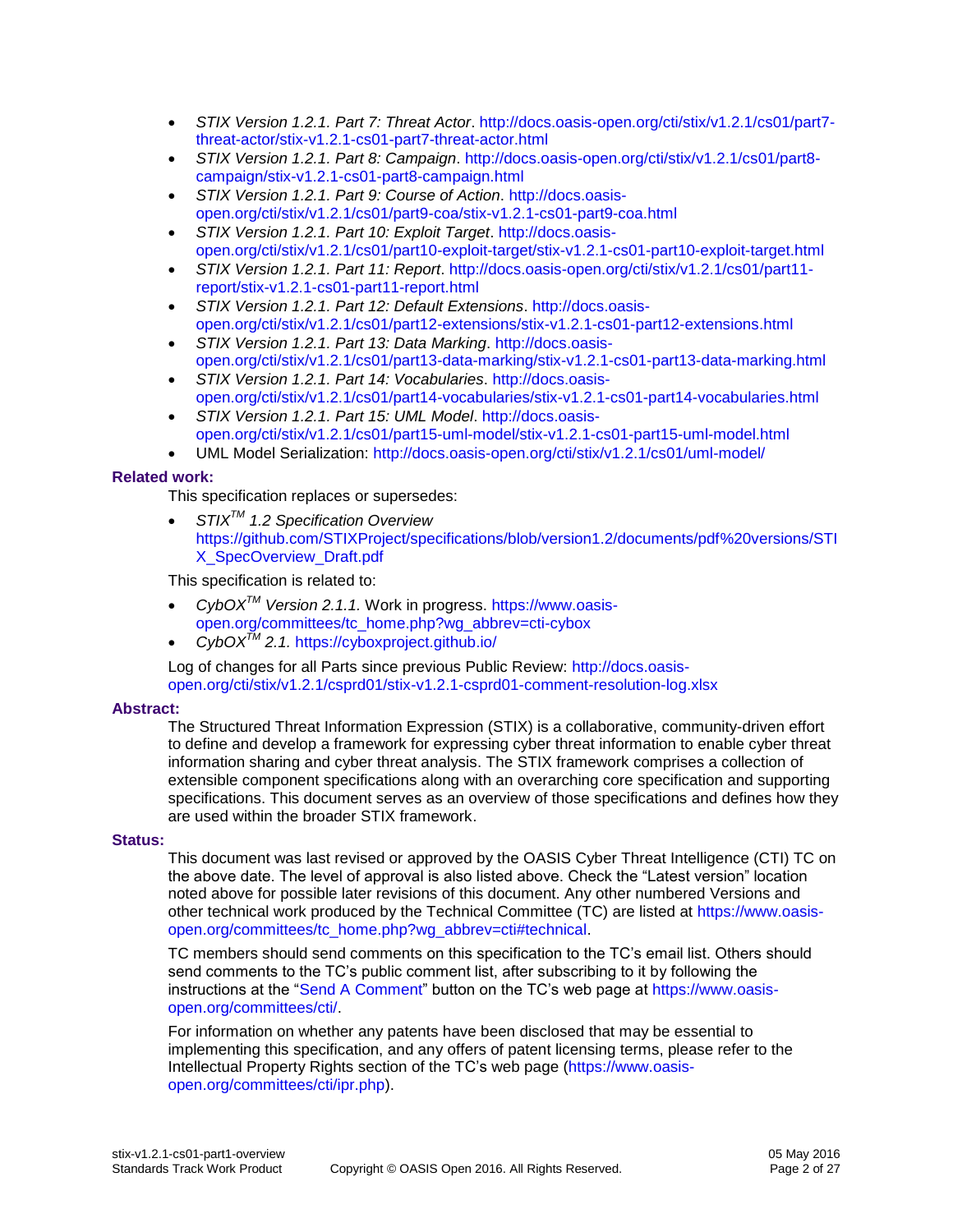#### **Citation format:**

When referencing this specification the following citation format should be used:

#### **[STIX-v1.2.1-Overview]**

*STIXTM Version 1.2.1. Part 1: Overview.* Edited by Sean Barnum, Desiree Beck, Aharon Chernin, and Rich Piazza. 05 May 2016. OASIS Committee Specification 01. [http://docs.oasis](http://docs.oasis-open.org/cti/stix/v1.2.1/cs01/part1-overview/stix-v1.2.1-cs01-part1-overview.html)[open.org/cti/stix/v1.2.1/cs01/part1-overview/stix-v1.2.1-cs01-part1-overview.html.](http://docs.oasis-open.org/cti/stix/v1.2.1/cs01/part1-overview/stix-v1.2.1-cs01-part1-overview.html) Latest version: [http://docs.oasis-open.org/cti/stix/v1.2.1/stix-v1.2.1-part1-overview.html.](http://docs.oasis-open.org/cti/stix/v1.2.1/stix-v1.2.1-part1-overview.html)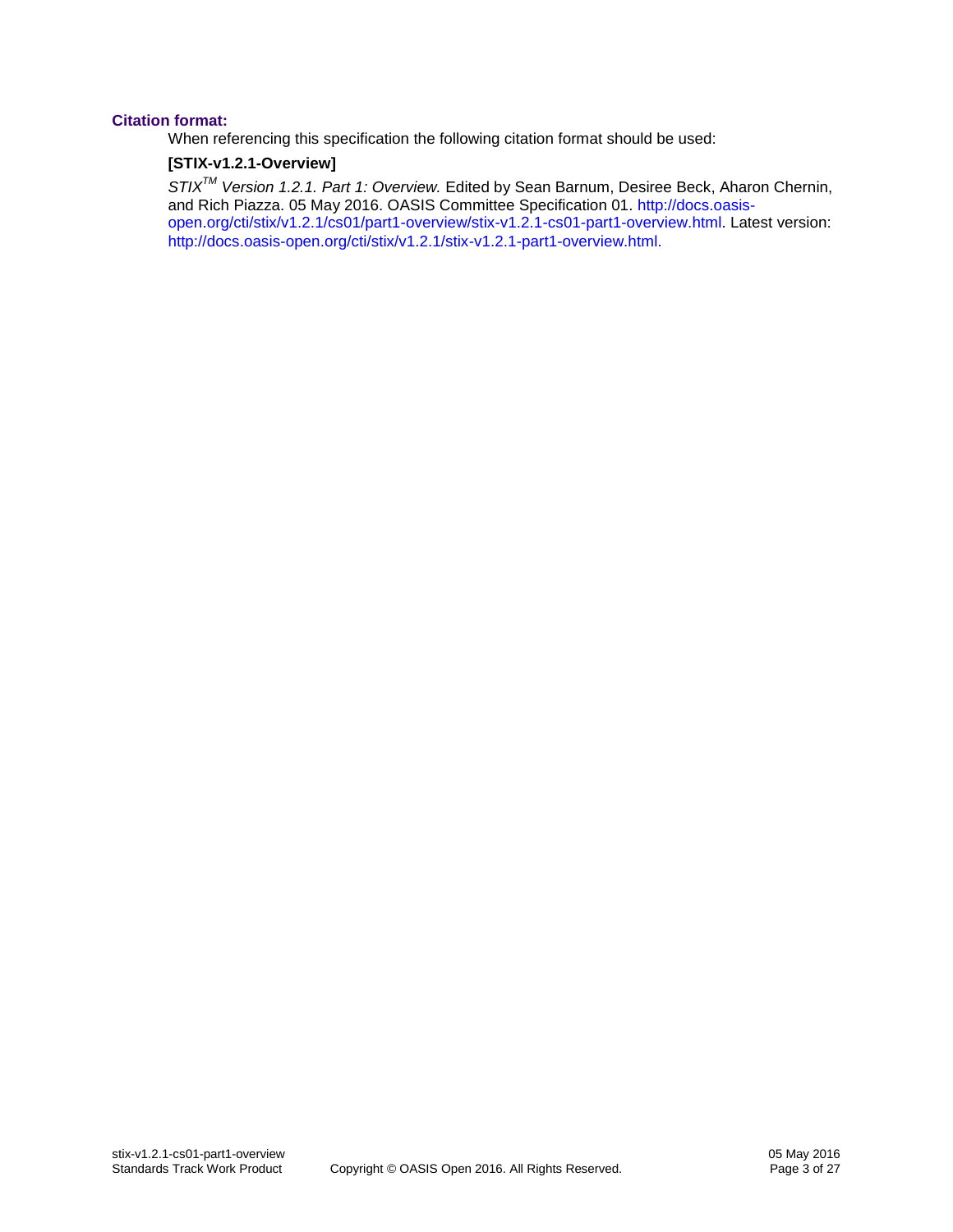# **Notices**

Copyright © OASIS Open 2016. All Rights Reserved.

All capitalized terms in the following text have the meanings assigned to them in the OASIS Intellectual Property Rights Policy (the "OASIS IPR Policy"). The full [Policy](https://www.oasis-open.org/policies-guidelines/ipr) may be found at the OASIS website.

This document and translations of it may be copied and furnished to others, and derivative works that comment on or otherwise explain it or assist in its implementation may be prepared, copied, published, and distributed, in whole or in part, without restriction of any kind, provided that the above copyright notice and this section are included on all such copies and derivative works. However, this document itself may not be modified in any way, including by removing the copyright notice or references to OASIS, except as needed for the purpose of developing any document or deliverable produced by an OASIS Technical Committee (in which case the rules applicable to copyrights, as set forth in the OASIS IPR Policy, must be followed) or as required to translate it into languages other than English.

The limited permissions granted above are perpetual and will not be revoked by OASIS or its successors or assigns.

This document and the information contained herein is provided on an "AS IS" basis and OASIS DISCLAIMS ALL WARRANTIES, EXPRESS OR IMPLIED, INCLUDING BUT NOT LIMITED TO ANY WARRANTY THAT THE USE OF THE INFORMATION HEREIN WILL NOT INFRINGE ANY OWNERSHIP RIGHTS OR ANY IMPLIED WARRANTIES OF MERCHANTABILITY OR FITNESS FOR A PARTICULAR PURPOSE.

OASIS requests that any OASIS Party or any other party that believes it has patent claims that would necessarily be infringed by implementations of this OASIS Committee Specification or OASIS Standard, to notify OASIS TC Administrator and provide an indication of its willingness to grant patent licenses to such patent claims in a manner consistent with the IPR Mode of the OASIS Technical Committee that produced this specification.

OASIS invites any party to contact the OASIS TC Administrator if it is aware of a claim of ownership of any patent claims that would necessarily be infringed by implementations of this specification by a patent holder that is not willing to provide a license to such patent claims in a manner consistent with the IPR Mode of the OASIS Technical Committee that produced this specification. OASIS may include such claims on its website, but disclaims any obligation to do so.

OASIS takes no position regarding the validity or scope of any intellectual property or other rights that might be claimed to pertain to the implementation or use of the technology described in this document or the extent to which any license under such rights might or might not be available; neither does it represent that it has made any effort to identify any such rights. Information on OASIS' procedures with respect to rights in any document or deliverable produced by an OASIS Technical Committee can be found on the OASIS website. Copies of claims of rights made available for publication and any assurances of licenses to be made available, or the result of an attempt made to obtain a general license or permission for the use of such proprietary rights by implementers or users of this OASIS Committee Specification or OASIS Standard, can be obtained from the OASIS TC Administrator. OASIS makes no representation that any information or list of intellectual property rights will at any time be complete, or that any claims in such list are, in fact, Essential Claims.

The name "OASIS" is a trademark of [OASIS,](https://www.oasis-open.org/) the owner and developer of this specification, and should be used only to refer to the organization and its official outputs. OASIS welcomes reference to, and implementation and use of, specifications, while reserving the right to enforce its marks against misleading uses. Please see<https://www.oasis-open.org/policies-guidelines/trademark> for above guidance.

Portions copyright © United States Government 2012-2016. All Rights Reserved.

STIX™, TAXII™, AND CybOX™ (STANDARD OR STANDARDS) AND THEIR COMPONENT PARTS ARE PROVIDED "AS IS" WITHOUT ANY WARRANTY OF ANY KIND, EITHER EXPRESSED, IMPLIED, OR STATUTORY, INCLUDING, BUT NOT LIMITED TO, ANY WARRANTY THAT THESE STANDARDS OR ANY OF THEIR COMPONENT PARTS WILL CONFORM TO SPECIFICATIONS, ANY IMPLIED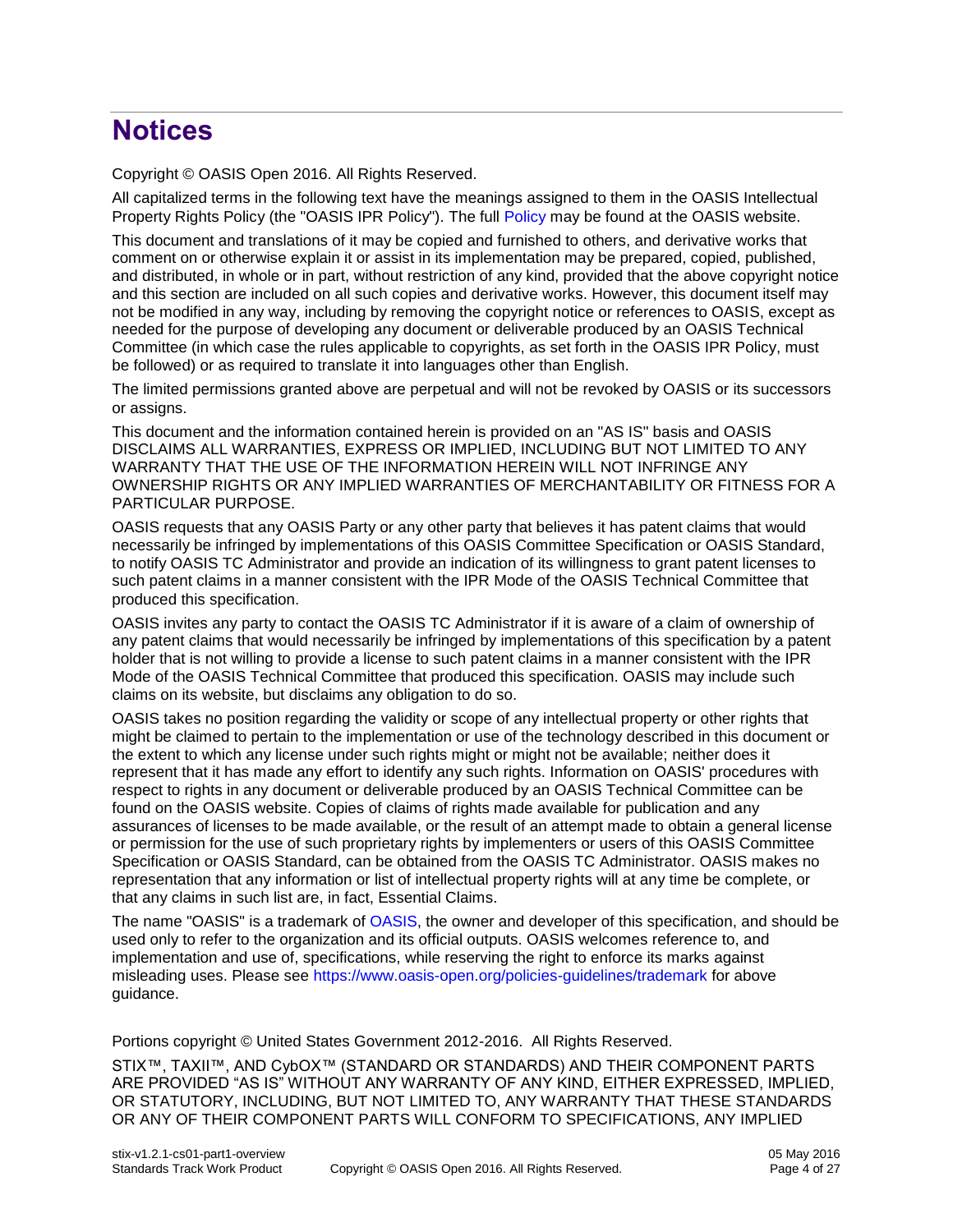WARRANTIES OF MERCHANTABILITY, FITNESS FOR A PARTICULAR PURPOSE, OR FREEDOM FROM INFRINGEMENT, ANY WARRANTY THAT THE STANDARDS OR THEIR COMPONENT PARTS WILL BE ERROR FREE, OR ANY WARRANTY THAT THE DOCUMENTATION, IF PROVIDED, WILL CONFORM TO THE STANDARDS OR THEIR COMPONENT PARTS. IN NO EVENT SHALL THE UNITED STATES GOVERNMENT OR ITS CONTRACTORS OR SUBCONTRACTORS BE LIABLE FOR ANY DAMAGES, INCLUDING, BUT NOT LIMITED TO, DIRECT, INDIRECT, SPECIAL OR CONSEQUENTIAL DAMAGES, ARISING OUT OF, RESULTING FROM, OR IN ANY WAY CONNECTED WITH THESE STANDARDS OR THEIR COMPONENT PARTS OR ANY PROVIDED DOCUMENTATION, WHETHER OR NOT BASED UPON WARRANTY, CONTRACT, TORT, OR OTHERWISE, WHETHER OR NOT INJURY WAS SUSTAINED BY PERSONS OR PROPERTY OR OTHERWISE, AND WHETHER OR NOT LOSS WAS SUSTAINED FROM, OR AROSE OUT OF THE RESULTS OF, OR USE OF, THE STANDARDS, THEIR COMPONENT PARTS, AND ANY PROVIDED DOCUMENTATION. THE UNITED STATES GOVERNMENT DISCLAIMS ALL WARRANTIES AND LIABILITIES REGARDING THE STANDARDS OR THEIR COMPONENT PARTS ATTRIBUTABLE TO ANY THIRD PARTY, IF PRESENT IN THE STANDARDS OR THEIR COMPONENT PARTS AND DISTRIBUTES IT OR THEM "AS IS."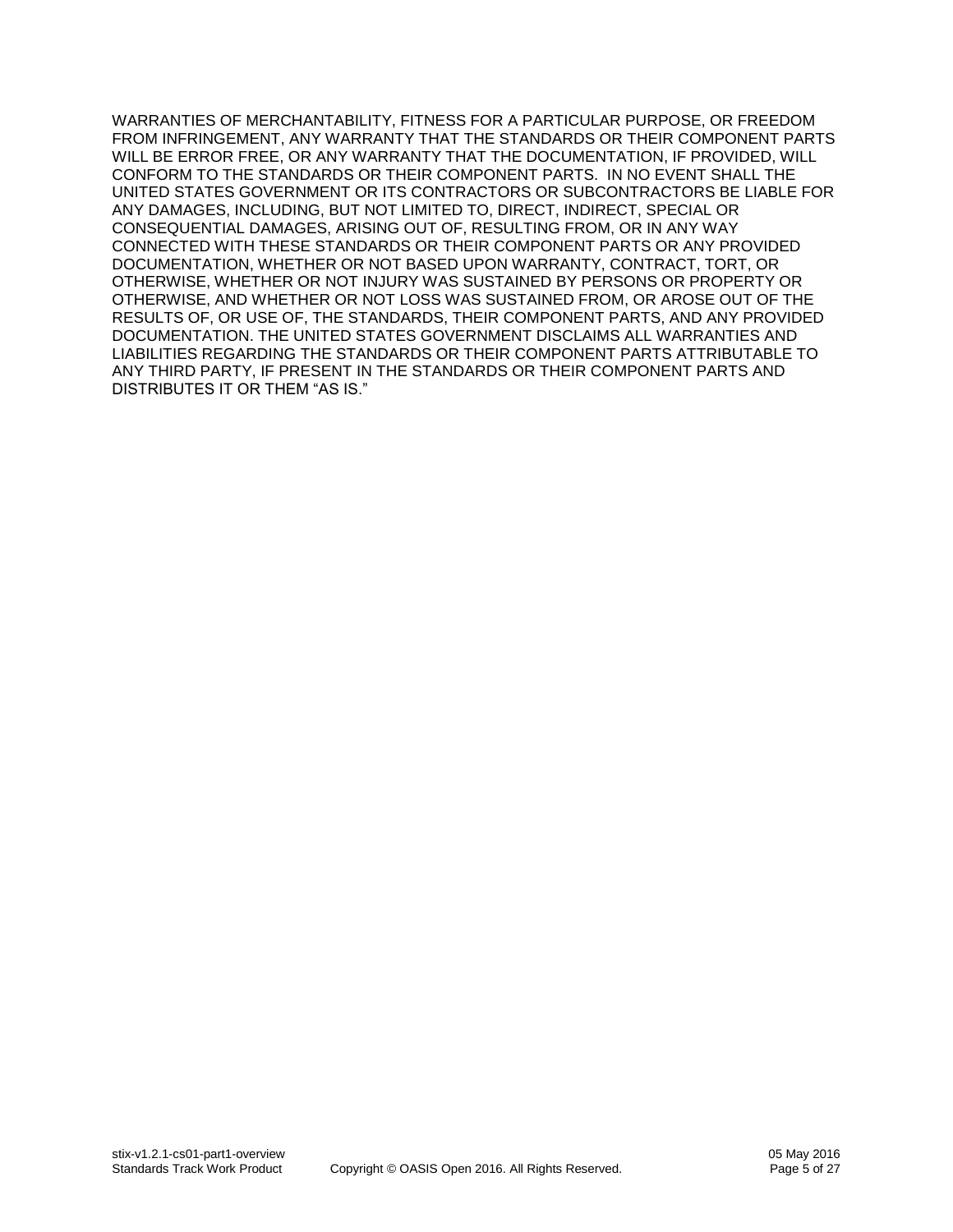# **Table of Contents**

| $\mathbf{1}$   |  |
|----------------|--|
|                |  |
|                |  |
|                |  |
|                |  |
|                |  |
|                |  |
|                |  |
| $\overline{2}$ |  |
|                |  |
|                |  |
|                |  |
|                |  |
|                |  |
|                |  |
|                |  |
|                |  |
|                |  |
|                |  |
|                |  |
|                |  |
|                |  |
|                |  |
|                |  |
|                |  |
|                |  |
|                |  |
| 3              |  |
|                |  |
|                |  |
|                |  |
| 4              |  |
|                |  |
|                |  |
|                |  |
|                |  |
|                |  |
|                |  |
|                |  |
| 5              |  |
|                |  |
|                |  |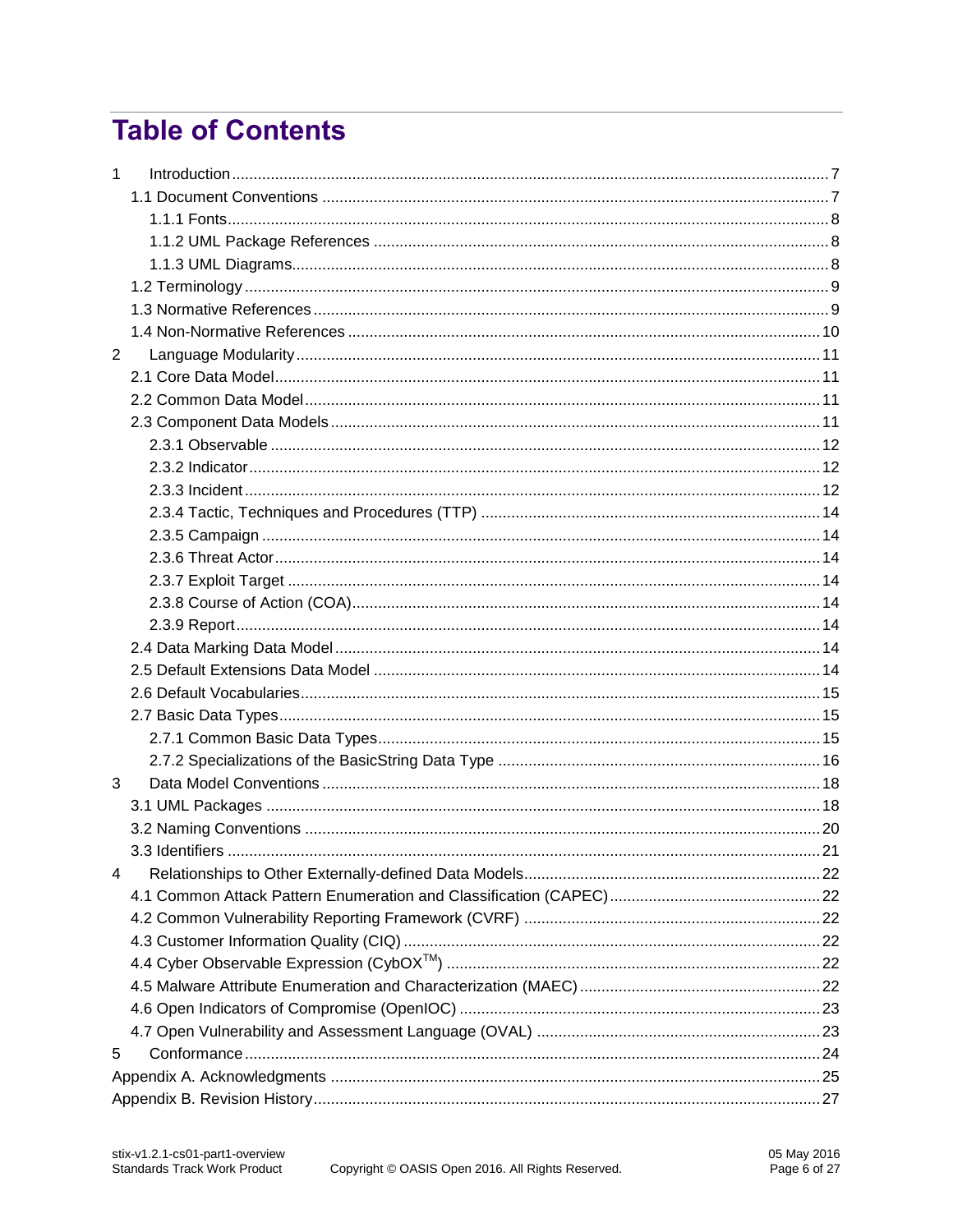# <span id="page-6-0"></span>**1 Introduction**

#### [All text is normative unless otherwise labeled]

The objective of the Structured Threat Information Expression ( $STIX^{TM}$ ) effort is to specify, characterize, and capture cyber threat information. STIX addresses a full range of cyber threat use cases – including threat analysis, capture and specification of indicators, management of response activities, and information sharing – to improve consistency, efficiency, interoperability, and overall situational awareness.

The STIX specification consists of a formal UML model and a set of textual specification documents that explain the UML model. Specification documents have been written for each of the individual data models that compose the full STIX UML model, which in addition to the nine top-level component data models (Observable<sup>1</sup>, Indicator, Incident, TTP, ExploitTarget, CourseOfAction, Campaign, ThreatActor, and Report), includes a core data model, a common data model, a default extension data model, a data marking data model, and a set of default controlled vocabularies.

As illustrated in **[Figure 1-1](#page-6-2)**, this STIX specification overview document (shown in yellow) serves as a unifying document for the full set of [STIX specification documents.](#page-0-0) As such, it discusses the modularity of STIX (Section **[2](#page-10-0)**), outlines general STIX data model conventions that is necessary as background information to fully understand the the set of STIX specification documents (Section **[3](#page-17-0)**), and summarizes the relationship of STIX to other languages (Section **[4](#page-21-0)**). Conformance information is also provided (Section **[5](#page-23-0)**).



<span id="page-6-2"></span>*Figure 1-1. STIXTM Language v1.2.1 documents*

Regarding **[Figure 1-1](#page-6-2)**, altered shading differentiates the overarching Core and Common data models from the supporting data models (vocabularies, data marking, and default extensions), and the color white indicates the component data models. The solid grey color denotes the overall STIX Language UML Model.

A collection of non-normative STIX information, including community information, suggested practices, and content examples, is available at **[\[GitHub-IO\]](#page-9-1)**.

For completeness in terms of describing the document overview, note that we provide document conventions in Section **[1.1](#page-6-1)**, terminology in Section **[1.2](#page-8-0)**, and references in Sections **[1.3](#page-8-1)** and **[1.4](#page-9-0)**.

# <span id="page-6-1"></span>**1.1 Document Conventions**

The following conventions are used in this document.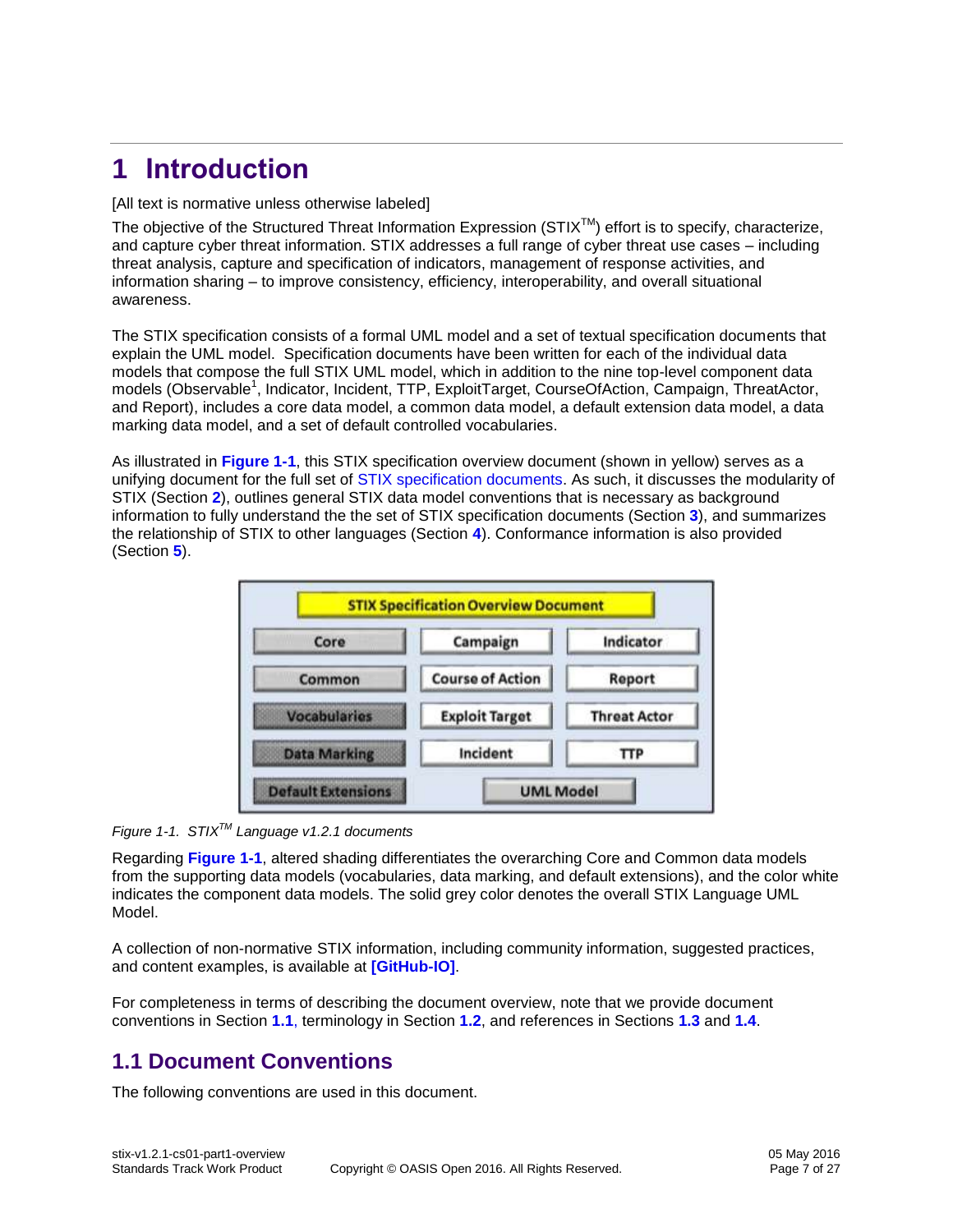#### <span id="page-7-0"></span>**1.1.1 Fonts**

The following font and font style conventions are used in the document:

Capitalization is used for STIX high level concepts, which are defined in Section **[2.3](#page-10-3)**.

Examples: Indicator, Course of Action, Threat Actor

The Courier New font is used for writing UML objects.

Examples: RelatedIndicatorsType, stixCommon:StatementType

Note that all high level concepts have a corresponding UML object. For example, the Course of Action high level concept is associated with a UML class named, CourseOfActionType.

 The '*italic'* font (with single quotes) is used for noting actual, explicit values for STIX Language properties. The *italic* font (without quotes) is used for noting example values.

Example: *'PackageIntentVocab-1.0,' high, medium, low*

#### <span id="page-7-1"></span>**1.1.2 UML Package References**

Each STIX data model is captured in a different UML package (e.g., Core package, Campaign package, etc.) where the packages together compose the full STIX UML model. To refer to a particular class of a specific package, we use the format package  $prefix:class$ , where package  $prefix$  corresponds to the appropriate UML package. **[Table 3-1](#page-17-2)** contains a list of the packages used by the STIX data models, along with the associated prefix notations, descriptions, examples.

#### <span id="page-7-2"></span>**1.1.3 UML Diagrams**

This overview document makes use of UML diagrams to visually depict relationships between STIX Language constructs. Note that the diagrams have been extracted directly from the full UML model for STIX; they have not been constructed purely for inclusion in this or the other specification documents. Typically, diagrams are included where the visualization of its relationships between classes is useful for illustration purposes. This implies that there will be very few diagrams for classes whose only properties are either a data type or a class from the STIX Common data model.

In UML diagrams, classes are often presented with their attributes elided, to avoid clutter. The fully described class can usually be found in a related diagram. A class presented with an empty section at the bottom of the icon indicates that there are no attributes other than those that are visualized using associations.

#### **1.1.3.1 Class Properties**

Generally, a class property can be shown in a UML diagram as either an attribute or an association (i.e., the distinction between attributes and associations is somewhat subjective). In order to make the size of UML diagrams in the specifications manageable, we have chosen to capture most properties as attributes and to capture only higher level properties as associations, especially in the main top-level component diagrams. In particular, we will always capture properties of UML data types as attributes. For example, properties of a class that are identifiers, titles, and timestamps will be represented as attributes.

#### **1.1.3.2 Diagram Icons and Arrow Types**

Diagram icons are used in a UML diagram to indicate whether a shape is a class, enumeration or data type, and decorative icons are used to indicate whether an element is an attribute of a class or an enumeration literal. In addition, two different arrow styles indicate either a directed association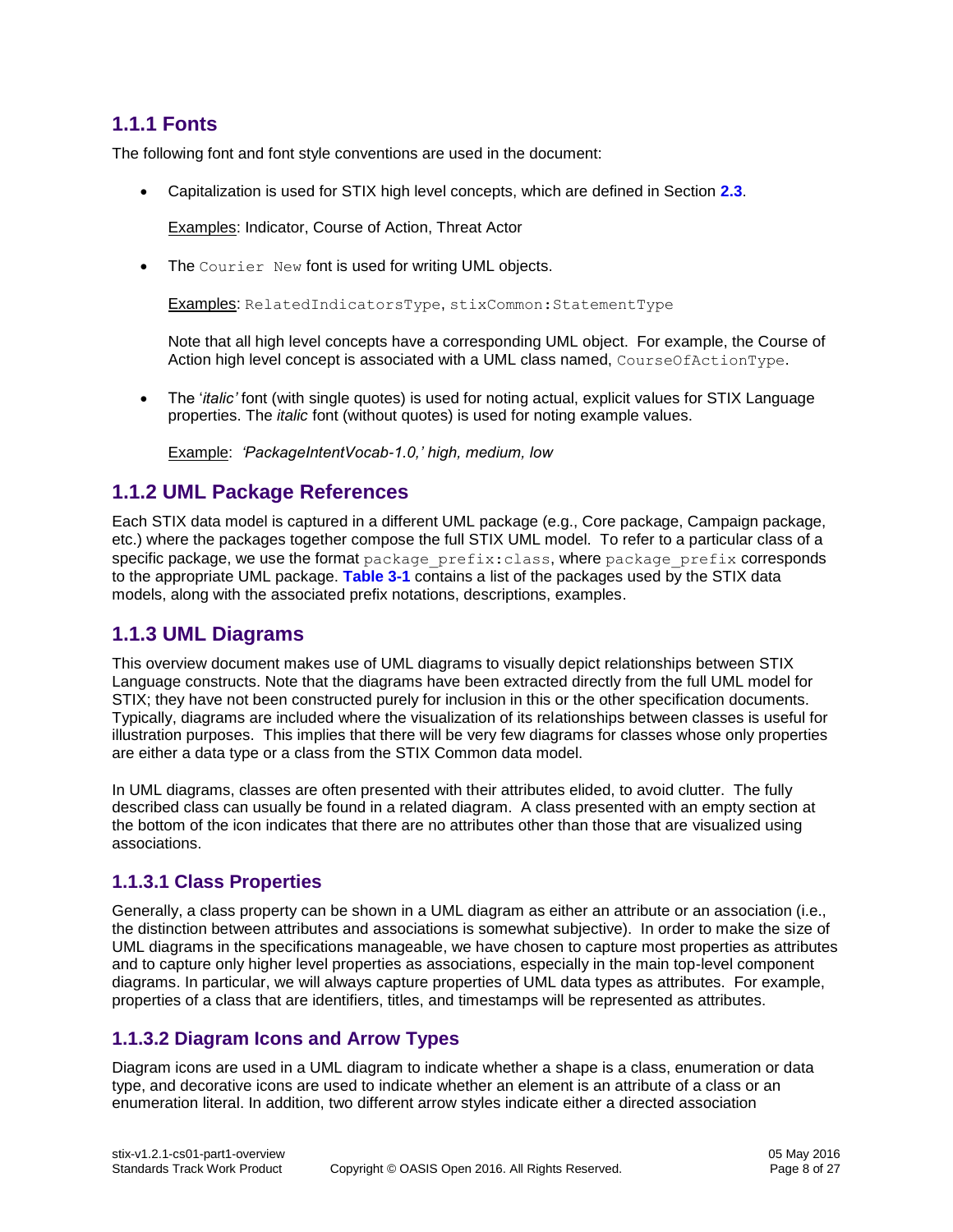relationship (regular arrowhead) or a generalization relationship (triangle-shaped arrowhead). The icons and arrow styles we use are shown and described in **[Table 1-1](#page-8-2)** on page **[9](#page-8-3)**.

<span id="page-8-2"></span>*Table 1-1. UML diagram icons*

<span id="page-8-3"></span>

| <b>Icon</b> | <b>Description</b>                                                                                                                                                                                |
|-------------|---------------------------------------------------------------------------------------------------------------------------------------------------------------------------------------------------|
|             | This diagram icon indicates a class. If the name is<br>in italics, it is an abstract class.                                                                                                       |
| KE2         | This diagram icon indicates an enumeration.                                                                                                                                                       |
|             | This diagram icon indicates a data type.                                                                                                                                                          |
|             | This decorator icon indicates an attribute of a<br>class. The green circle means its visibility is public.<br>If the circle is red or yellow, it means its visibility is<br>private or protected. |
|             | This decorator icon indicates an enumeration<br>literal.                                                                                                                                          |
|             | This arrow type indicates a directed association<br>relationship.                                                                                                                                 |
|             | This arrow type indicates a generalization<br>relationship.                                                                                                                                       |

#### **1.1.3.3 Color Coding**

The shapes of the UML diagrams are color coded to indicate the data model associated with a class. The colors used in the collection of specification documents via exemplars are illustrated in **[Figure 1-2](#page-8-4)**.

| STIX::stix::STIXType                                                                                           |                                       |                                | STIX::stixCommon::GenericRelationshipType |                                      | $\equiv$ STIX::report::ReportType |
|----------------------------------------------------------------------------------------------------------------|---------------------------------------|--------------------------------|-------------------------------------------|--------------------------------------|-----------------------------------|
| STIX::campaign::CampaignType                                                                                   |                                       | STIX::indicator::IndicatorType |                                           | STIX::coa::CourseOfActionType        |                                   |
| STIX::ttp::TTPType                                                                                             | $\equiv$ STIX::incident::IncidentType |                                |                                           | $\equiv$ STIX::et::ExploitTargetType | STIX::ta::ThreatActorType         |
| <b>CYBOX::cybox core::ObservablesType</b><br>  STIX::extensions::vulnerability::stix-cvrf::CVRF1.1InstanceType |                                       |                                |                                           |                                      |                                   |

<span id="page-8-4"></span>*Figure 1-2. Data model color coding*

### <span id="page-8-0"></span>**1.2 Terminology**

The key words "MUST", "MUST NOT", "REQUIRED", "SHALL", "SHALL NOT", "SHOULD", "SHOULD NOT", "RECOMMENDED", "MAY", and "OPTIONAL" in this document are to be interpreted as described in **[RFC2119](#page-9-2)**.

#### <span id="page-8-1"></span>**1.3 Normative References**

<span id="page-8-6"></span><span id="page-8-5"></span>

| [CAPEC] | Common Attack Pattern Enumeration and Classification (CAPEC). (2014, Nov. |
|---------|---------------------------------------------------------------------------|
|         | 7). The MITRE Corporation. [Online]. Available: http://capec.mitre.org.   |
| [CEE]   | Common Event Expression (CEE). (2014, Nov. 28). The MITRE Corporation.    |
|         | [Online]. Available: http://cee.mitre.org.                                |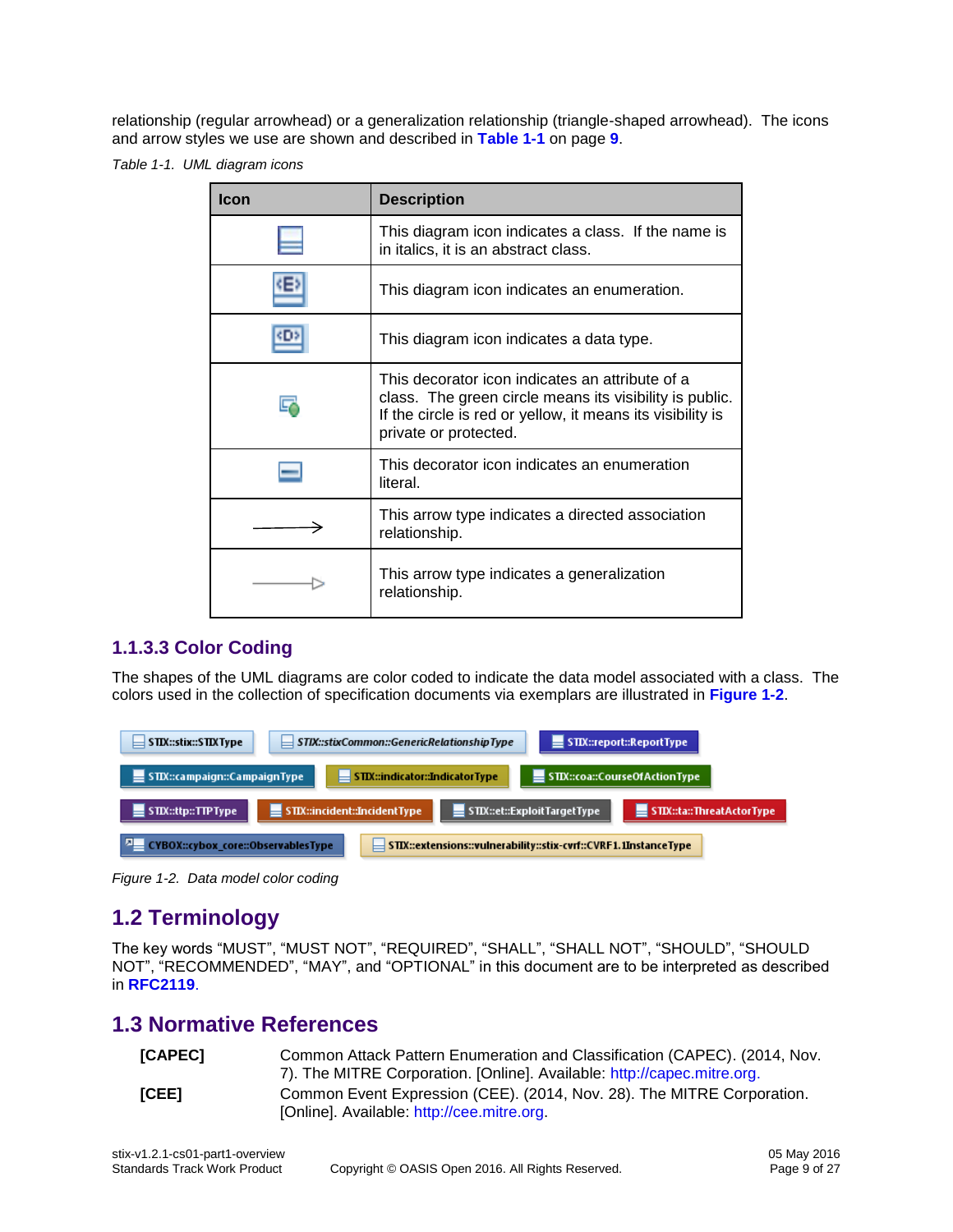<span id="page-9-15"></span><span id="page-9-14"></span><span id="page-9-10"></span><span id="page-9-7"></span><span id="page-9-6"></span><span id="page-9-5"></span><span id="page-9-4"></span>

| [CIQ]     | Customer Information Quality (CIQ) Specifications Version 3.0. Edited by Ram<br>Kumar. 8 April 2008. OASIS Public Review Draft 03. Available: http://docs.oasis-<br>open.org/ciq/v3.0/specs/ciq-specs-v3.html.        |
|-----------|-----------------------------------------------------------------------------------------------------------------------------------------------------------------------------------------------------------------------|
| [CPE]     | Common Platform Enumeration (CPE). (2014, Nov. 28). The MITRE Corporation.<br>[Online]. Available: http://cpe.mitre.org.                                                                                              |
| [CVE]     | Common Vulnerabilities and Exposures (CVE). (2015, Jul. 28). The MITRE<br>Corporation. [Online]. Available: http://cve.mitre.org.                                                                                     |
| [CVRF]    | Common Vulnerabilites Reporting Framework (CVRF). (n.d.). The Industry<br>Consortium for Advancement of Security on the Internet (ICASI). [Online].<br>Available: http://www.icasi.org/cvrf/. Accessed Aug. 22, 2015. |
| [CWE]     | Common Weakness Enumeration (CWE). (2014, Jul. 31). The MITRE<br>Corporation. [Online]. Available: http://cwe.mitre.org.                                                                                              |
| [ISO8601] | Date and time format - ISO 8601 (n.d.). International Organization for<br>Standardization (ISO). [Online]. Available:<br>http://www.iso.org/iso/home/standards/iso8601.htm. Accessed Aug. 23, 2015.                   |
| [MAEC]    | Malware Attribute Enumeration and Characterization (MAEC). (2015, Apr. 14).<br>The MITRE Corporation. [Online]. Available: http://maec.mitre.org.                                                                     |
| [OpenIOC] | The OpenIOC Framework. (n.d.). Mandiant Corporation. [Online]. Available:<br>http://openioc.org/. Accessed Aug. 23, 2015.                                                                                             |
| [OVAL]    | Open Vulnerability and Assessment Language (OVAL). (2015, Jul. 9). The<br>MITRE Corporation. [Onlne]. Available: http://oval.mitre.org.                                                                               |
| [RFC2119] | Bradner, S., "Key words for use in RFCs to Indicate Requirement Levels", BCP<br>14, RFC 2119, March 1997. [Online]. Available: http://www.ietf.org/rfc/rfc2119.txt.                                                   |
| [RFC3986] | Berners-Lee, T., Fielding, R. and Masinter, L., "Uniform Resource Identifier<br>(URI): Generic Syntax," STD 66, RFC 3986, January 2005. Available:<br>https://www.ietf.org/rfc/rfc3986.txt.                           |
| [RFC5646] | Phillips, A. and Davis, M., "Tags for Identifying Languages," BCP 47, RFC 5646,<br>September 2009. Available: http://www.ietf.org/rfc/rfc5646.txt.                                                                    |
| [W3Name]  | "Namespaces in XML 1.0 (Third Edition)," W3C Recommendation, 8 December<br>2009. Available: http://www.w3.org/TR/REC-xml-names.                                                                                       |
| [W3DT]    | "XML Schema Part 2: Datatypes Second Edition," W3C Recommendation, 28<br>October 2004. Available: http://www.w3.org/TR/xmlschema-2.                                                                                   |

# <span id="page-9-18"></span><span id="page-9-17"></span><span id="page-9-13"></span><span id="page-9-12"></span><span id="page-9-11"></span><span id="page-9-9"></span><span id="page-9-2"></span><span id="page-9-0"></span>**1.4 Non-Normative References**

<span id="page-9-16"></span><span id="page-9-8"></span><span id="page-9-3"></span><span id="page-9-1"></span>

| [GitHub-IO]   | STIX - Structured Threat Information Expression   STIX Project Documentation.<br>(n.d.). The MITRE Corporation. [Online]. Available: http://stixproject.github.io/.<br>Accessed Aug. 23, 2015.                                                                       |
|---------------|----------------------------------------------------------------------------------------------------------------------------------------------------------------------------------------------------------------------------------------------------------------------|
| [STIX-MAEC]   | "Characterizing Malware with MAEC and STIX," The MITRE Corporation,<br>Bedford, MA, April 20, 2014. [Online]. Available:<br>http://stixproject.github.io/about/Characterizing_Malware_MAEC_and_STIX_v1.0<br>.pdf.                                                    |
| $[STIX-W]$    | Barnum, S., "Standardizing Cyber Threat Intelligence with the Structured Threat<br>Information eXpression (STIX <sup>™</sup> )," The MITRE Corporation, Bedford MA, Feb. 20,<br>2014. [Online]. Available: http://stixproject.github.io/getting-started/whitepaper/. |
| $[UML-2.4.1]$ | Documents associated with Unified Modeling Language (UML), V2.4.1. (Aug.<br>2011). The Object Management Group (OMG). [Online]. Available:<br>http://www.omg.org/spec/UML/2.4.1/                                                                                     |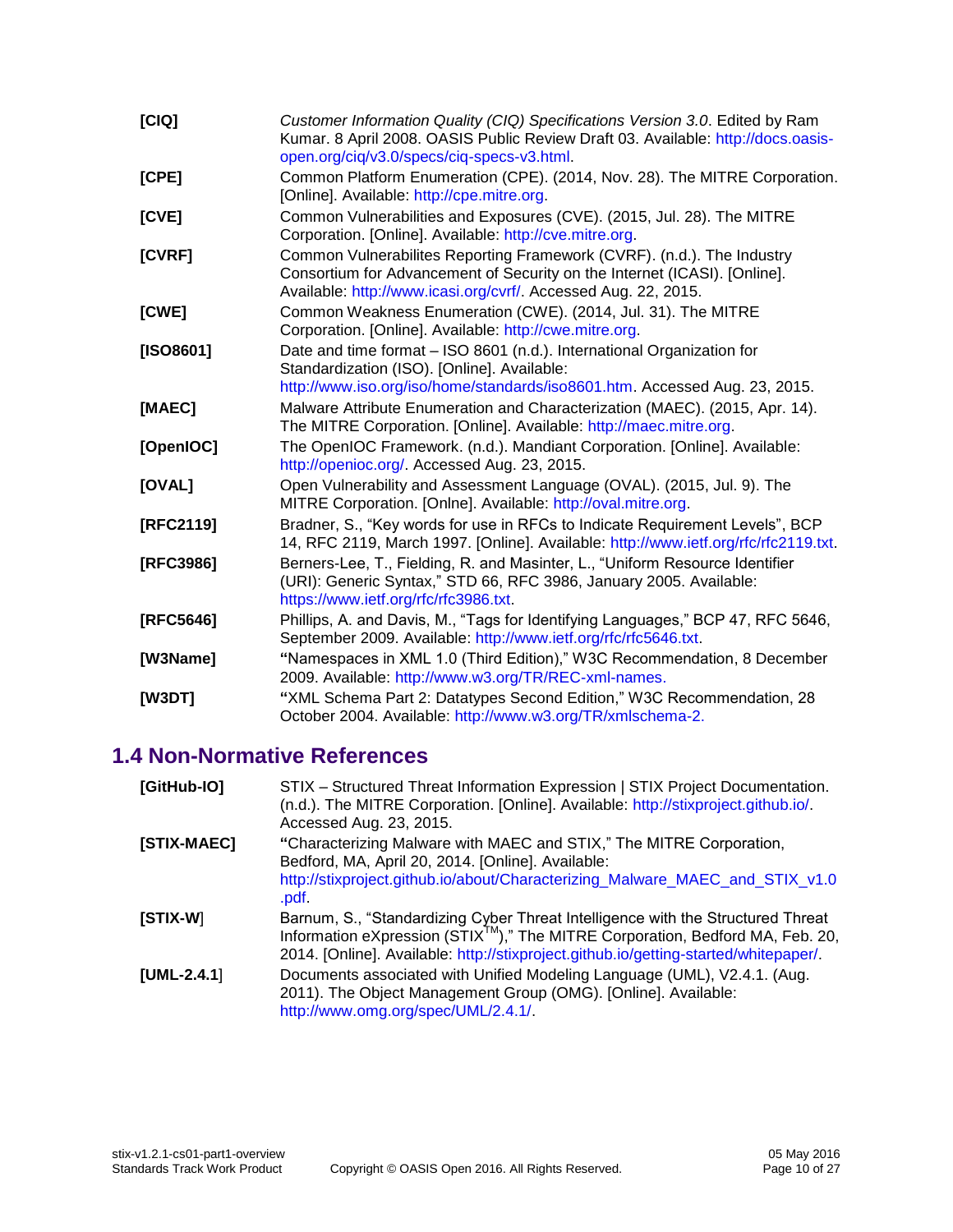# <span id="page-10-0"></span>**2 Language Modularity**

The data models of the STIX language were developed in a modular fashion to facilitate flexibility. As shown in **[Figure 2-1](#page-10-4)**, the STIX core and common data models (see Sections **[2.1](#page-10-1)** and **[2.2](#page-10-2)**) provide the overarching framework and common characteristics to support nine component data models (see Section **[2.3](#page-10-3)**), a cross-cutting data marking data model (see Section **[2.4](#page-13-6)**), and a set of default controlled vocabularies (see Section **[2.6](#page-14-0)**). Furthermore, the extensibility of the STIX design enables the use of external data models as appropriate (see Section **[2.5](#page-13-7)**).



<span id="page-10-4"></span>

Each data model depicted in **[Figure 2-1](#page-10-4)** is described in a subsection below.

### <span id="page-10-1"></span>**2.1 Core Data Model**

The STIX Core data model defines the STIX Package (not to be confused with a UML package), which corresponds to the primary structure for bundling of information characterized in STIX. A STIX Package is used to bundle the various objects of the other STIX data models and has two main parts: a set of instantial content conformant to any of the nine top-level components (STIX Package content) and a STIX header (provides context for the content). Please see *[STIX Version 1.2.1 Part 3: Core](#page-0-0)* for complete information on the STIX Core data model.

### <span id="page-10-2"></span>**2.2 Common Data Model**

The STIX Common data model defines object classes that are shared across the various STIX data models. At a high level, the STIX Common data model provides base classes, relationship-oriented classes, content aggregation classes, and shared classes. Please see *[STIX Version 1.2.1 Part 2:](#page-0-0)  [Common](#page-0-0)* for complete information on the STIX Common data model.

### <span id="page-10-3"></span>**2.3 Component Data Models**

Individual component data models define objects specific to each top-level STIX component construct: Observable (defined in the  $CyboX^{TM}$  Core data model); Indicator; Incident; Tactics, Techniques, and Procedures (TTPs); Campaign, Threat Actor, Exploit Target; Course of Action; and Report. These data models each provide the capability to fully express information about their targeted conceptual area. In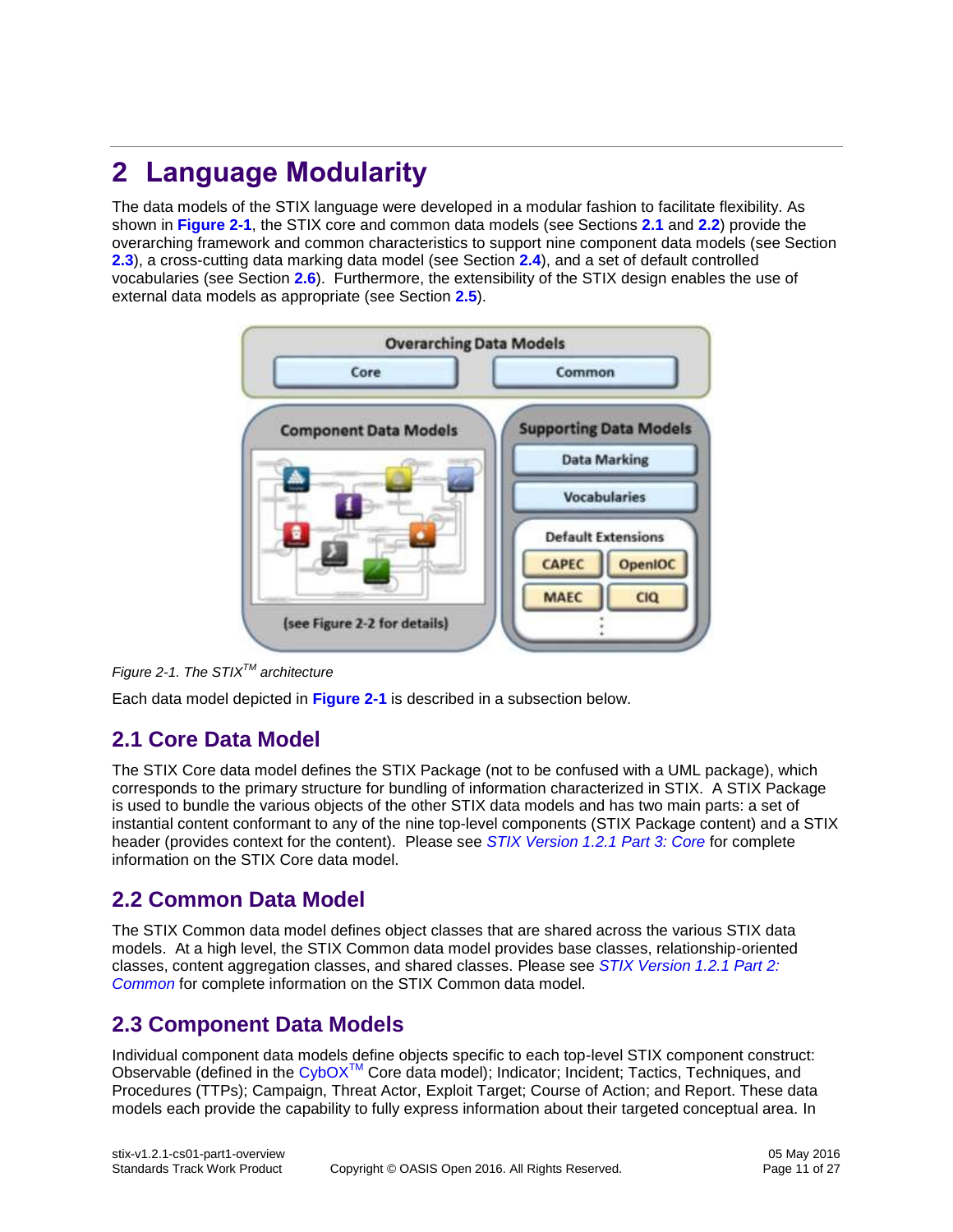the STIX framework, they are all optional and may be used separately or in concert, as appropriate, using whichever components and architectural relationships that are relevant for a given use case.

The architecture diagram shown in **[Figure 2-2](#page-12-0)** on page [13](#page-12-0) illustrates the interrelationships of the component data models that are found in a STIX Package. To overly simplify a relationship depicted between two components, we might say that a directed arrow from component "A" to component "B" indicates that either component "B" is an optional property of component "A" or that the *relationship* between components "A" and "B" is an optional property of component "A." For example, the arrow going from Indicator to TTP denotes that an Indicator may specify a set of one or more relevant TTPs indicated by the Indicator (the TTPs are optional properties of the Indicator). To further illustrate, the arrow going from Indicator to Campaign denotes that the Indicator may specify a set of one or more relationships to a Campaign (the relationships are optional properties of the Indicator).

The bracketed asterisk on each of the arrow labels implies that such a property or relationship MAY exist zero to many times. Note that the interrelationships are not bidirectional. A further discussion of the STIX architecture as it relates to components is given in the STIX white paper **[\[STIX-W\]](#page-9-3)**.

In the subsections below, a brief description is given for each component data model as well as a reference to the data model's individual specification document.

#### <span id="page-11-0"></span>**2.3.1 Observable**

A STIX Observable (as defined with the [CybOX](#page-1-0) Language) represents stateful properties or measurable events pertinent to the operation of computers and networks. Implicit in this is a practical need for descriptive capability of two forms of observables: "observable instances" and "observable patterns." Observable instances represent actual specific observations that took place in the cyber domain. The property details of this observation are specific and unambiguous. Observable patterns represent conditions for a potential observation that may occur in the future or may have already occurred and exists in a body of observable instances. These conditions may be anything from very specific concrete patterns that would match very specific observable instances to more abstract generalized patterns that have the potential to match against a broad range of potential observable instances. Please see Section **[4.4](#page-21-4)** for details on the relationship between CybOX and STIX.

#### <span id="page-11-1"></span>**2.3.2 Indicator**

A STIX Indicator conveys specific Observable patterns combined with contextual information intended to represent artifacts and/or behaviors of interest within a cyber security context. Please see *[STIX Version](#page-0-0)  [2.2.1 Part 4: Indicator](#page-0-0)* for complete information on the STIX Indicator data model.

#### <span id="page-11-2"></span>**2.3.3 Incident**

An STIX Incident corresponds to sets of related security events affecting an organization, along with information discovered or decided during an incident response investigation. Please see *[STIX Version](#page-0-0)  [1.2.1 Part 6: Incident](#page-0-0)* for complete information on the STIX Incident data model.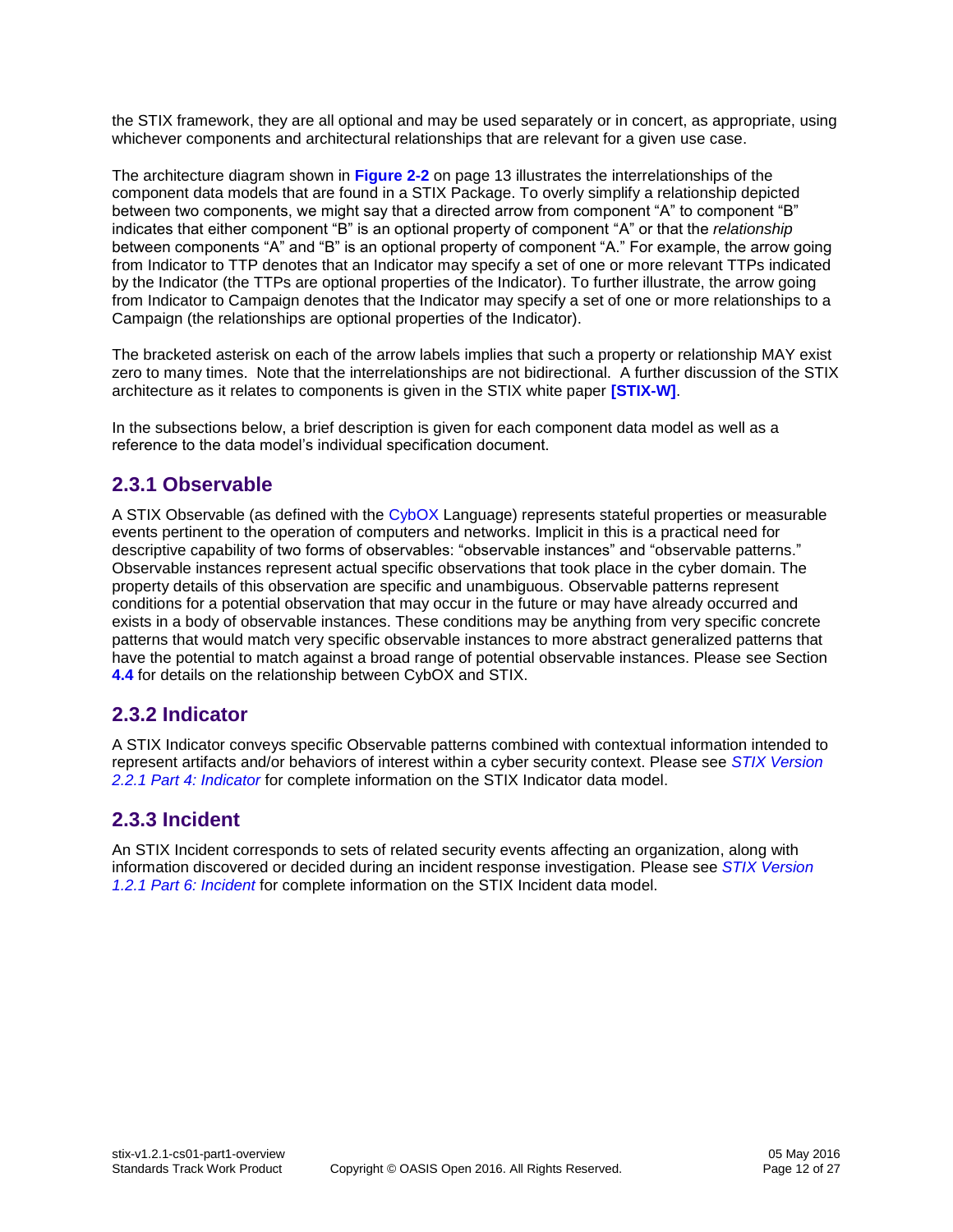

<span id="page-12-0"></span>Figure 2-2. A STIX<sup>™</sup> Package encompasses the STIX<sup>™</sup> individual component data models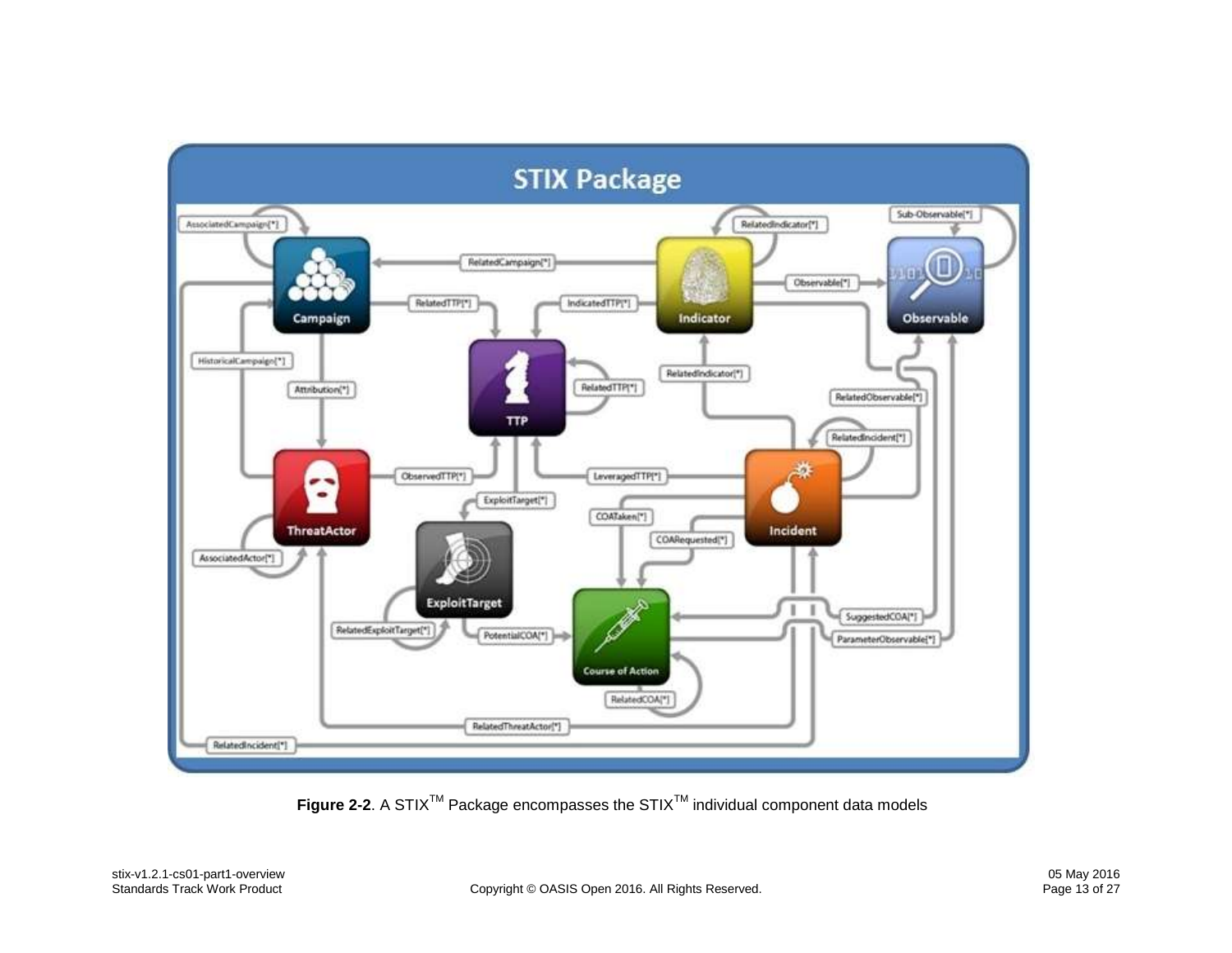#### <span id="page-13-0"></span>**2.3.4 Tactic, Techniques and Procedures (TTP)**

A STIX Tactics, Techniques, and Procedures (TTP) is used to represent the behavior or modus operandi of cyber adversaries. Please see *[STIX Version 1.2.1 Part 5: TTP](#page-0-0)* for complete information on the STIX TTP data model.

#### <span id="page-13-1"></span>**2.3.5 Campaign**

A STIX [Campaign](http://stixproject.github.io/data-model/1.1.1/campaign/CampaignType) represents a set of TTPs, Incidents, or Threat Actors that together express a common intent or desired effect. Please see *[STIX Version 1.2.1 Part 8: Campaign](#page-0-0)* for complete information on the STIX Campaign data model.

#### <span id="page-13-2"></span>**2.3.6 Threat Actor**

A STIX Threat Actor is a characterization of a malicious actor (or adversary) representing a cyber attack threat including presumed intent and historically observed behavior. Please see *[STIX Version 1.2.1 Part](#page-0-0)  [7: Threat Actor](#page-0-0)* for complete information on the STIX Threat Actor data model.

#### <span id="page-13-3"></span>**2.3.7 Exploit Target**

A STIX Exploit Target conveys information about a vulnerability, weakness, or misconfiguration in software, systems, networks, or configurations that may be targeted for exploitation by an adversary. Please see *[STIX Version 1.2.1 Part 10: Exploit Target](#page-0-0)* for complete information on the STIX Exploit Target data model.

#### <span id="page-13-4"></span>**2.3.8 Course of Action (COA)**

A STIX [Course of Action](http://stixproject.github.io/data-model/1.1.1/coa/CourseOfActionType) (COA) is used to convey information about courses of action that may be taken either in response to an attack or as a preventative measure prior to an attack. Please see *[STIX Version](#page-0-0)  [1.2.1 Part 9: Course of Action](#page-0-0)* for complete information on the STIX Course of Action data model.

#### <span id="page-13-5"></span>**2.3.9 Report**

A STIX Report defines a contextual wrapper for a grouping of STIX content, which could include content specified using any of the other eight top-level constructs, or even other related Reports. Please see *[STIX](#page-0-0)  [Version 1.2.1 Part 11: Report](#page-0-0)* for complete information on the STIX Report data model.

#### <span id="page-13-6"></span>**2.4 Data Marking Data Model**

The STIX data marking data model enables flexible specification of data markings (e.g., handling restrictions) on any STIX content using any number of default or custom-defined data marking models. Please see *[STIX Version 1.2.1 Part 13: Data Marking](#page-0-0)* for complete information on the STIX Data Marking data model.

### <span id="page-13-7"></span>**2.5 Default Extensions Data Model**

A primary design principle of STIX is to avoid duplicating data models that already exist for capturing cyber threat information. Therefore, in addition to the direct import of classes defined in CybOX (see Section **[4.4](#page-21-4)**), STIX leverages a number of other structured languages and identifiers through the use of default extensions.

More precisely, the STIX Default Extensions data model provides loose-coupling mechanisms and default extensions for leveraging constituent data models – such as Malware Attribute Enumeration and Characterization **[\[MAEC\]](#page-9-4)**, Common Vulnerabilities and Exposures **[\[CVE\]](#page-9-5)**, Common Weakness Enumeration **[\[CWE\]](#page-9-6)**, and Common Platform Enumeration **[\[CPE\]](#page-9-7)** – to capture such information as specific vulnerabilities, weaknesses, and platforms targeted for exploitation by a malware instance.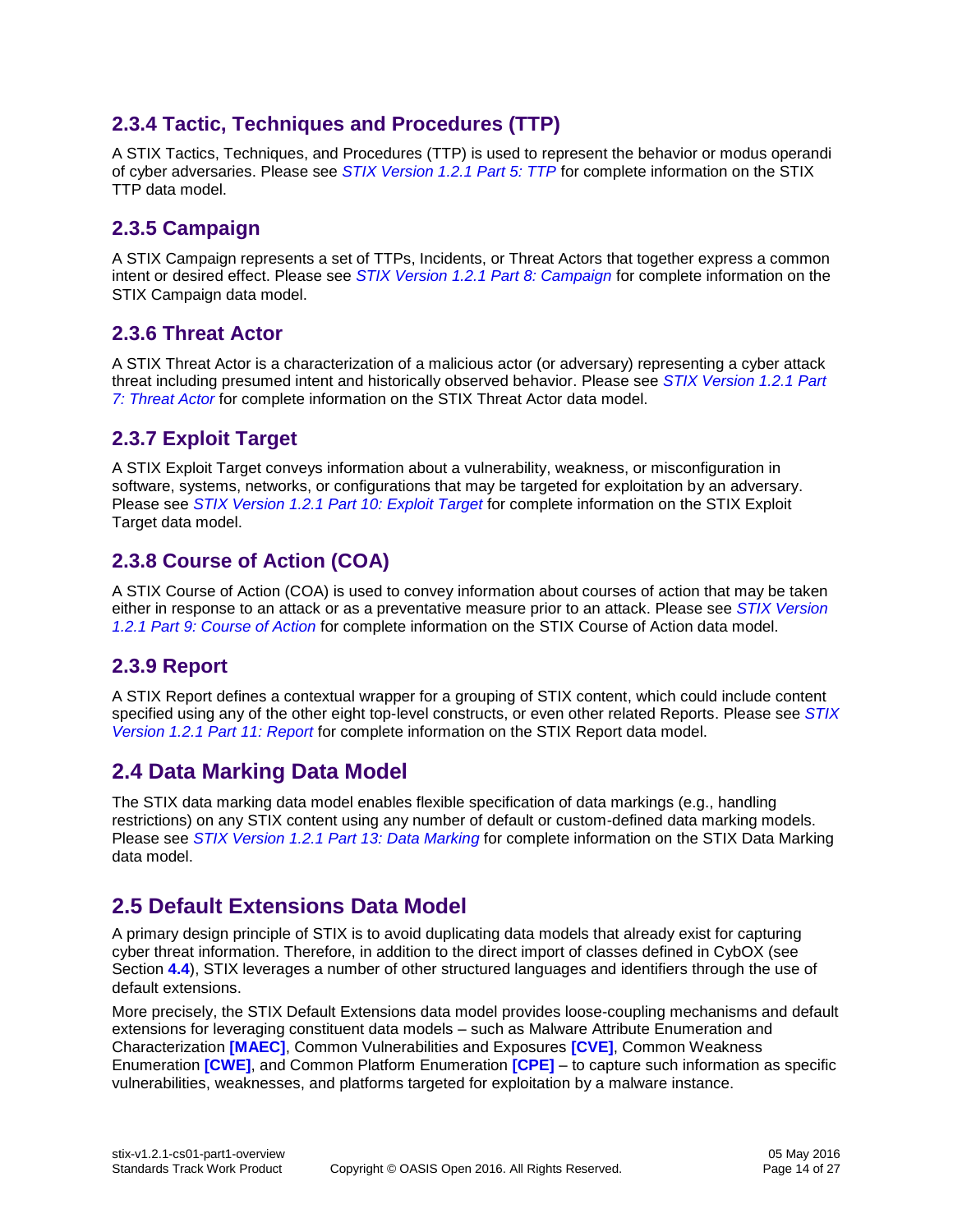High level summary information is given in Section **[4](#page-21-0)**. Please see *[STIX Version 1.2.1 Part 12: Default](#page-0-0)  [Extensions](#page-0-0)* for complete information on the STIX Default Extensions data model.

### <span id="page-14-0"></span>**2.6 Default Vocabularies**

For some properties captured in STIX, a content creator may choose to constrain the set of possible values by referencing an externally-defined vocabulary or by leveraging a default vocabulary class defined within STIX. Alternatively, the content creator may use an arbitrary value without specifying any vocabulary. Please see *[STIX Version 1.2.1 Part 14: Vocabularies](#page-0-0)* for more information about the default vocabularies defined in STIX.

# <span id="page-14-1"></span>**2.7 Basic Data Types**

The Basic Data Types data model defines UML data types used in STIX and CybOX. As stated in the **[\[UML 2.4.1\]](#page-9-8)** specification, UML data types are similar to UML classes, but also different:

"A data type is a special kind of classifier, similar to a class. It differs from a class in that instances of a data type are identified only by their value. All copies of an instance of a data type and any instances of that data type with the same value are considered to be equal instances. Instances of a data type that have attributes (i.e., is a structured data type) are considered to be equal if the structure is the same and the values of the corresponding attributes are equal. If a data type has attributes, then instances of that data type will contain attribute values matching the attributes."

Although four of the requisite primitive data types (Boolean, Integer, String, UnlimitedNatural) are defined in UML, the need for a broader set in STIX drove the decision to define a complete set of basic data types in a separate, stand-alone UML package (the Basic Data Types data model). We explicitly define the data types in the Basic Data Types data model in Sections **[2.7.1](#page-14-2)** and **[2.7.2](#page-15-0)**.

#### <span id="page-14-2"></span>**2.7.1 Common Basic Data Types**

Common data types, such as string and integer, are defined in the Basic DataTypes data model and adhere to the following definitions shown in **[Table 2-1](#page-14-3)**. These definitions are based on the specification of the corresponding data types found in **[\[W3DT\]](#page-9-9)**.

| Data Type   | <b>Definition</b>                                                                                                                                                                                                                           |
|-------------|---------------------------------------------------------------------------------------------------------------------------------------------------------------------------------------------------------------------------------------------|
| BasicString | The BasicString data type is a sequence of characters.<br>Currently, characters are defined using the UTF-8 character<br>encoding. The number of characters allowed is finite, but<br>unbounded.                                            |
| Boolean     | The Boolean data type is defined with two possible literals: 'true'<br>and ' <i>false</i> '.                                                                                                                                                |
| Decimal     | The Decimal data type is a sequence of decimal digits, with<br>perhaps an interveaning decimal point, ".". The number of digits<br>on either side of the decimal point is finite, but unbounded. Often<br>used to express currency amounts. |
| Integer     | The Integer data type is a sequence of decimal digits, with<br>perhaps a leading minus sign "-". The number of decimal digits<br>allowed is finite, but unbounded.                                                                          |

<span id="page-14-3"></span>

| Table 2-1. Common basic data types |  |  |
|------------------------------------|--|--|
|                                    |  |  |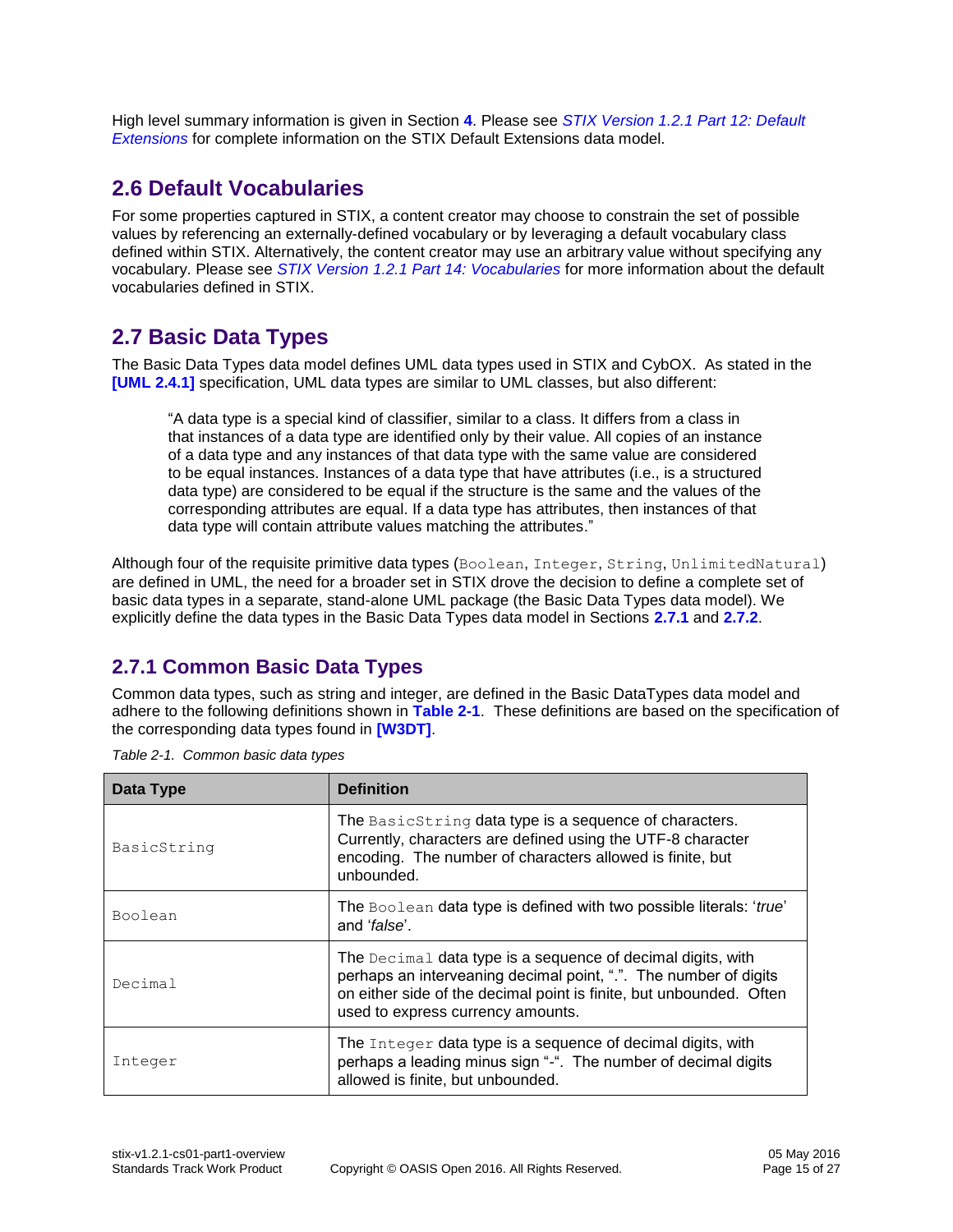| NonNegativeInteger | The NonNegativeInteger data type is a restriction on the<br>Integer data type such that the leading minus sign is not allowed. |
|--------------------|--------------------------------------------------------------------------------------------------------------------------------|
| PositiveInteger    | The PositiveInteger data type is a restriction on the<br>NonNegativeInteger data type that disallows zero (0).                 |

#### <span id="page-15-0"></span>**2.7.2 Specializations of the BasicString Data Type**

The data types in [Table 2-2](#page-15-1) correspond to strings that have sematics associated with them. Because of this, they usually are restricted to a certain pattern, defined via a regular expression, and/or more formally defined in a standardization document.

<span id="page-15-1"></span>

|  | Table 2-2. Specializations of the BasicString Data Type |  |  |
|--|---------------------------------------------------------|--|--|
|--|---------------------------------------------------------|--|--|

| Data Type             | <b>Definition</b>                                                                                                                                                                                                                                     |
|-----------------------|-------------------------------------------------------------------------------------------------------------------------------------------------------------------------------------------------------------------------------------------------------|
| CAPEC ID              | The CAPEC ID data type is a restriction on the BasicString<br>data type, such that it adheres to the regular expression<br>"CAPEC-\d+". The CAPEC ID values should correspond to<br>those defined at [CAPEC].                                         |
| CCE ID                | The CCE ID data type is a restriction on the BasicString<br>data type such that it adheres to the regular expression "CCE-<br>\d+\d". The CCE ID values should correspond to those<br>defined at [CEE].                                               |
| CVE ID                | The CVE ID data type is a restriction on the BasicString<br>data type such that it adheres to the regular expression "CVE-<br>\d\d\d\d+\d+". The CVE ID values should correspond to those<br>defined at [CVE].                                        |
| CWE ID                | The CWE ID data type is a restriction on the BasicString<br>data type such that it adheres to the regular expression "CWE-<br>\d+". The CWE ID values should correspond to those defined<br>at [CWE].                                                 |
| DateTime              | The DateTime data type is a restriction on the BasicString<br>data type such that it adheres to the standard defined in<br>[ISO8601].                                                                                                                 |
| HexBinary             | The HexBinary data type is a restriction on the<br>BasicString data type such that it adheres to the regular<br>expression [0-9A-Fa-f]*. The number of characters allowed is<br>finite but unbounded. The number of digits must be even in<br>length. |
| LanguageCode          | The LanguageCode data type is a restriction on the<br>BasicString data type, such that it adheres to the standard<br>defined in [RFC5646].                                                                                                            |
| QualifiedName         | The QualifiedName data type is a restriction on the<br>BasicString data type such that it adheres to the<br>requirements specified in [W3Name].                                                                                                       |
| NoEmbeddedQuoteString | The NoEmbeddedQuoteString data type is a restriction on<br>the BasicString data type such that it does not include any<br>double quote characters. This data type captures properties                                                                 |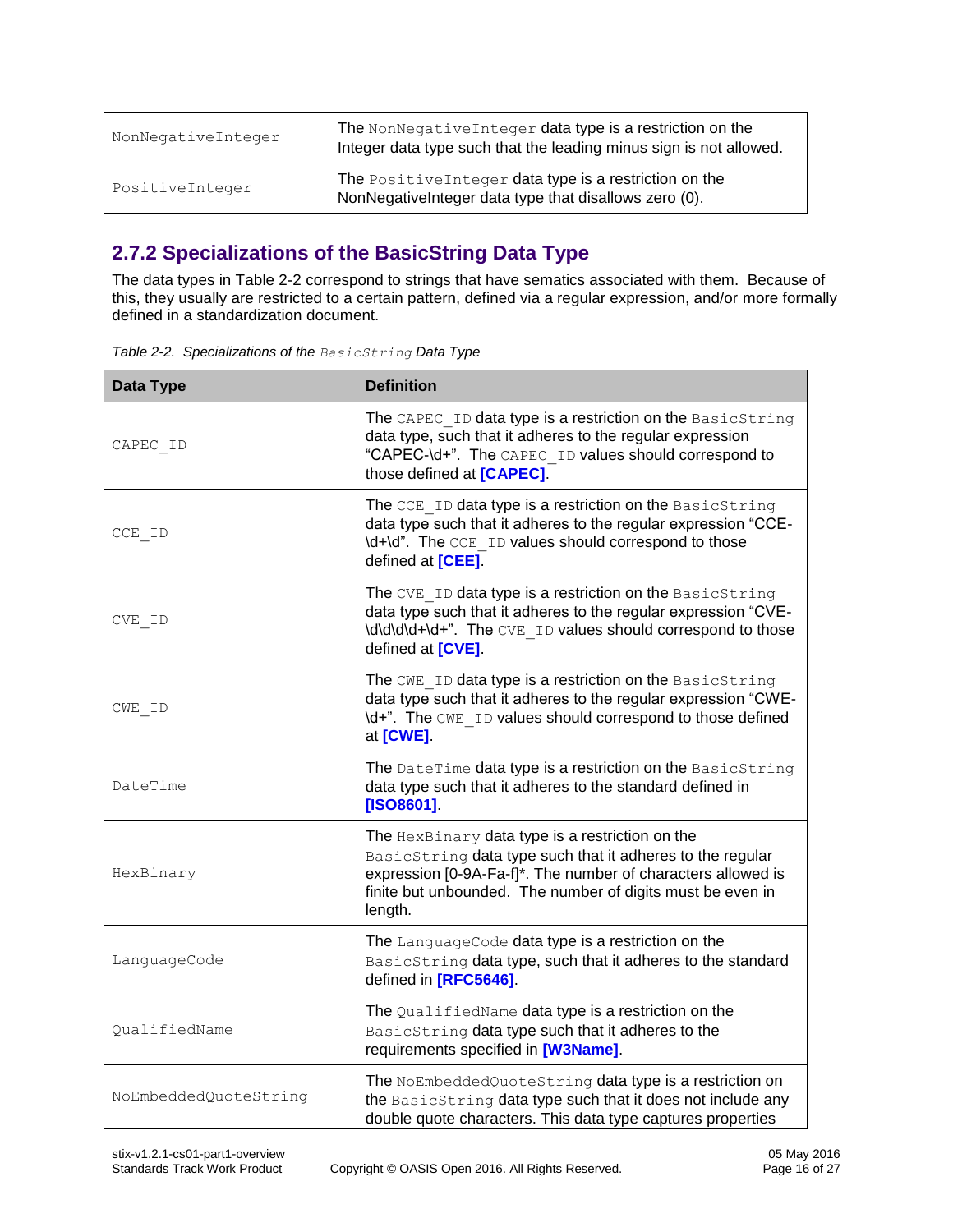|     | that were attributes in the XML model.                                                                                                 |
|-----|----------------------------------------------------------------------------------------------------------------------------------------|
| URI | The URI data type is a restriction on the BasicString data<br>type such that it adheres to the standard defined at<br><b>[RFC3986]</b> |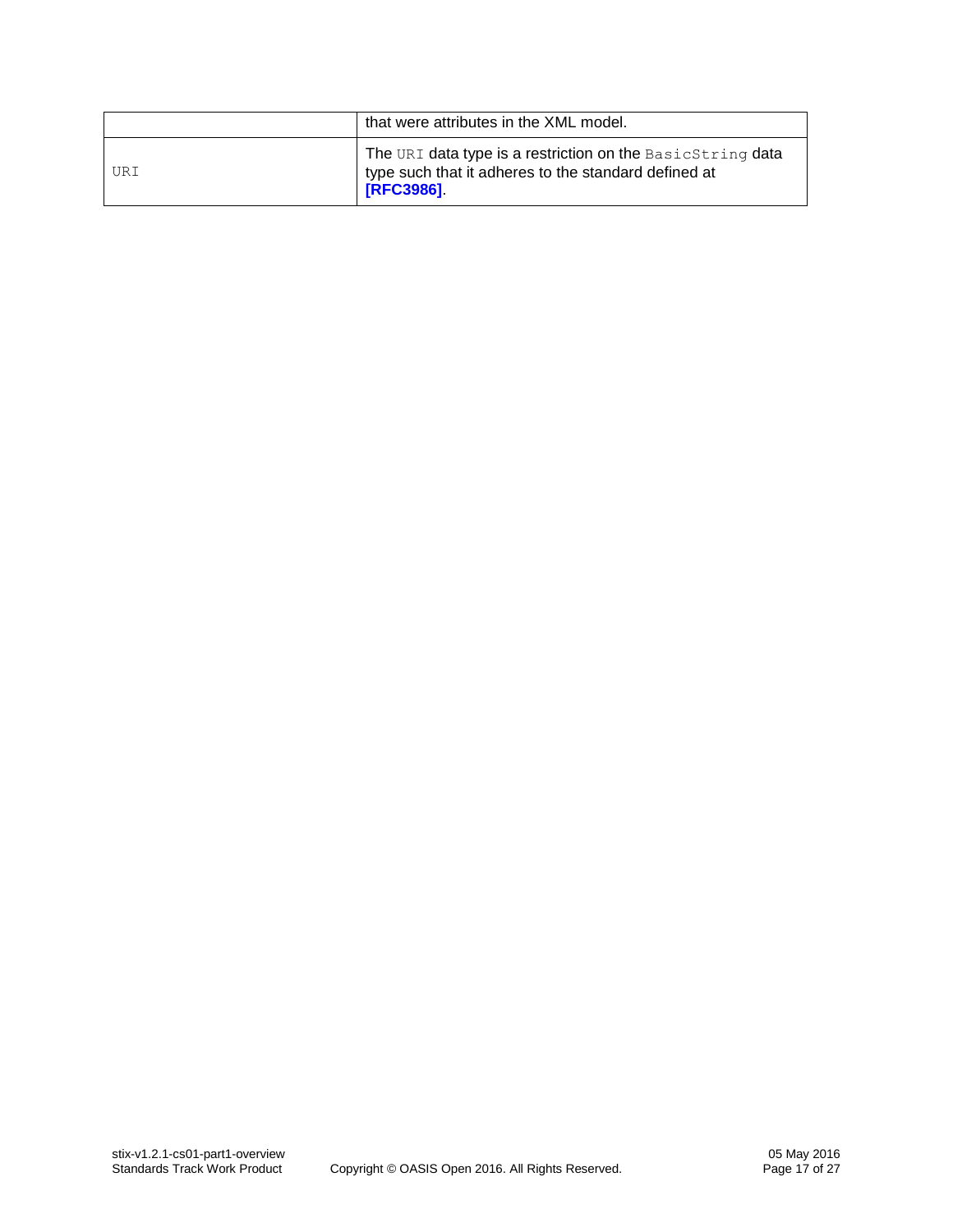# <span id="page-17-0"></span>**3 Data Model Conventions**

The following general information and conventions are used to define the individual data models in *[STIX](#page-0-0)  [Version 1.2.1 Part 15: UML Model](#page-0-0)*. It should be noted that the STIX data models actually evolved as XML schemas, and as a consequence, our UML model follows some conventions so as to be compatible with the preexisting XML implementation. However, we have abstracted away from the XML implementation as much as possible.

### <span id="page-17-1"></span>**3.1 UML Packages**

Each STIX data model is captured in a different UML package (e.g., Core package, Campaign package, etc.). To refer to a particular class of a specific package, we use the format package prefix:class, where package prefix corresponds to the appropriate UML package. [Table 3-1](#page-17-2) lists the packages used throughout the STIX data model specification documents, along with the prefix notation and an example. Descriptions of the packages are provided in Section **[2](#page-10-0)**.

<span id="page-17-2"></span>

| Package       | <b>STIX Core</b>                                                                                          |
|---------------|-----------------------------------------------------------------------------------------------------------|
| <b>Prefix</b> | stix                                                                                                      |
| Description   | The STIX Core data model defines a STIX Package that<br>encompasses all other objects of STIX.            |
| Example       | stix:TTPsType                                                                                             |
| Package       | <b>STIX Common</b>                                                                                        |
| <b>Prefix</b> | <b>stixCommon</b>                                                                                         |
| Description   | The STIX Common data model defines classes that are<br>shared across the various STIX data models.        |
| Example       | stixCommon: ConfidenceType                                                                                |
|               |                                                                                                           |
| Package       | <b>STIX Data Marking</b>                                                                                  |
| <b>Prefix</b> | marking                                                                                                   |
| Description   | The STIX Data Marking data model enables data markings to<br>be used.                                     |
| Example       | marking: MarkingType                                                                                      |
| Package       | <b>STIX Default Vocabularies</b>                                                                          |
| <b>Prefix</b> | stixVocabs                                                                                                |
| Description   | The STIX default vocabularies define the classes for default<br>controlled vocabularies used within STIX. |
| Example       | stixVocabs: MalwareTypeVocab                                                                              |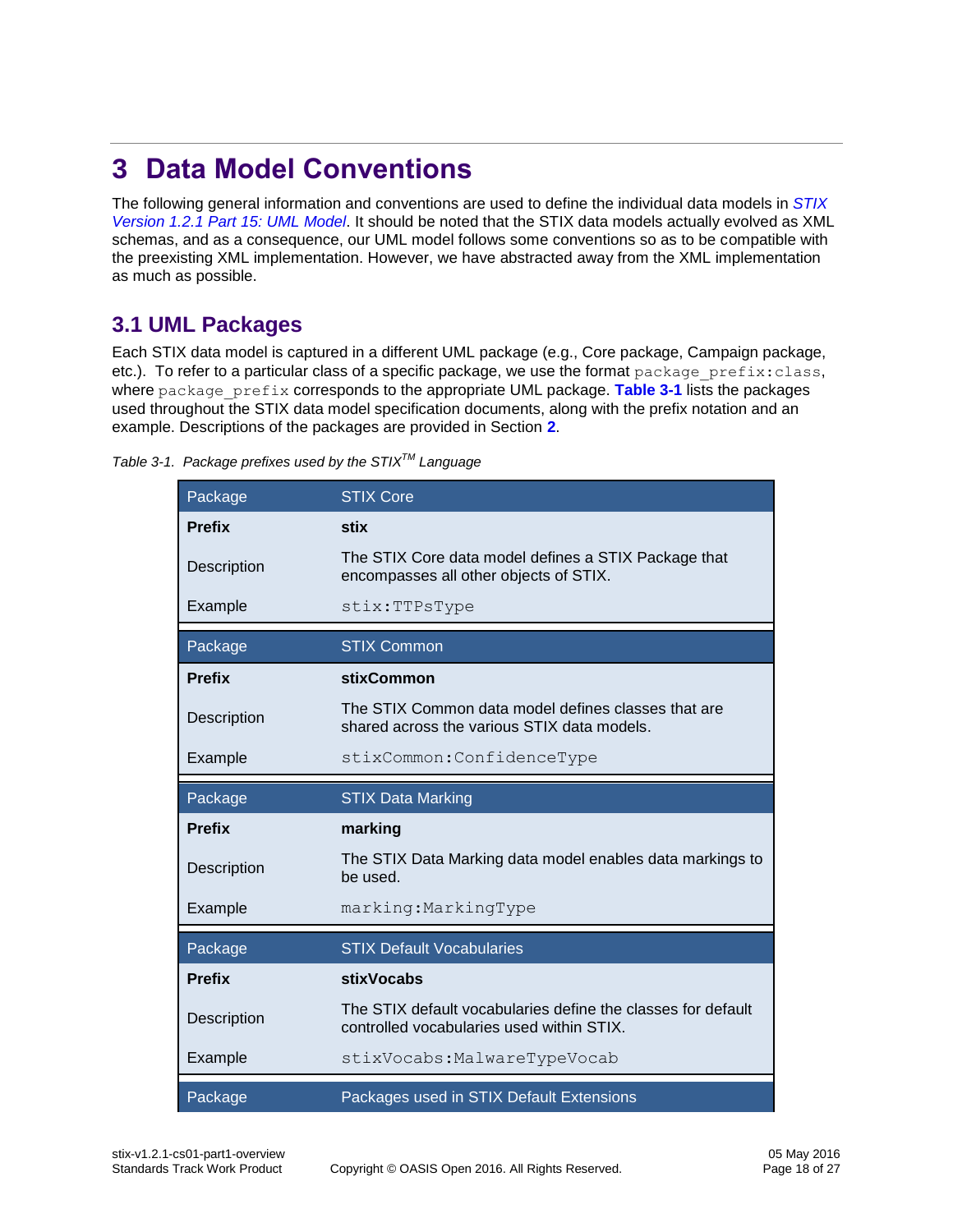| <b>Prefix</b> | a (ciq address); capec; ciq; stix-ciqidentity; maec;<br>tlpMarking; cvrf; ioc; oval-def; oval-var                                                                                                              |  |  |
|---------------|----------------------------------------------------------------------------------------------------------------------------------------------------------------------------------------------------------------|--|--|
| Description   | Various packages are used by STIX extensions. Details are<br>given in STIX Version 1.2.1 Part 12: Default Extensions.                                                                                          |  |  |
| Example       | capec: Attack PatternType                                                                                                                                                                                      |  |  |
| Package       | <b>STIX Basic Data Types</b>                                                                                                                                                                                   |  |  |
| <b>Prefix</b> | basicDataTypes                                                                                                                                                                                                 |  |  |
| Description   | The STIX Basic Data Types data model defines the types<br>used within STIX.                                                                                                                                    |  |  |
| Example       | basicDataTypes: URI                                                                                                                                                                                            |  |  |
| Package       | <b>STIX</b> Indicator                                                                                                                                                                                          |  |  |
| <b>Prefix</b> | indicator                                                                                                                                                                                                      |  |  |
| Description   | The STIX Indicator data model conveys specific<br>Observable patterns combined with contextual<br>information intended to represent artifacts and/or<br>behaviors of interest within a cyber security context. |  |  |
| Example       | indicator:TestMechanismType                                                                                                                                                                                    |  |  |
| Package       | <b>STIX Incident</b>                                                                                                                                                                                           |  |  |
|               |                                                                                                                                                                                                                |  |  |
| <b>Prefix</b> | incident                                                                                                                                                                                                       |  |  |
| Description   | The STIX Incident data model captures discrete instances of<br>a specific set of observed events or properties affecting an<br>organization.                                                                   |  |  |
| Example       | incident: AffectedAssetType                                                                                                                                                                                    |  |  |
| Package       | <b>STIX TTP</b>                                                                                                                                                                                                |  |  |
| <b>Prefix</b> | ttp                                                                                                                                                                                                            |  |  |
| Description   | The STIX TTP data model captures the behavior or modus<br>operandi of cyber adversaries.                                                                                                                       |  |  |
| Example       | ttp:AttackPatternType                                                                                                                                                                                          |  |  |
| Package       | <b>STIX Campaign</b>                                                                                                                                                                                           |  |  |
| <b>Prefix</b> | campaign                                                                                                                                                                                                       |  |  |
| Description   | The STIX Campaign data model encompasses one or more<br>Threat Actors pursuing an Intended Effect as observed<br>through sets of Incidents and/or TTP, potentially across<br>organizations.                    |  |  |
| Example       | campaign: AttributionType                                                                                                                                                                                      |  |  |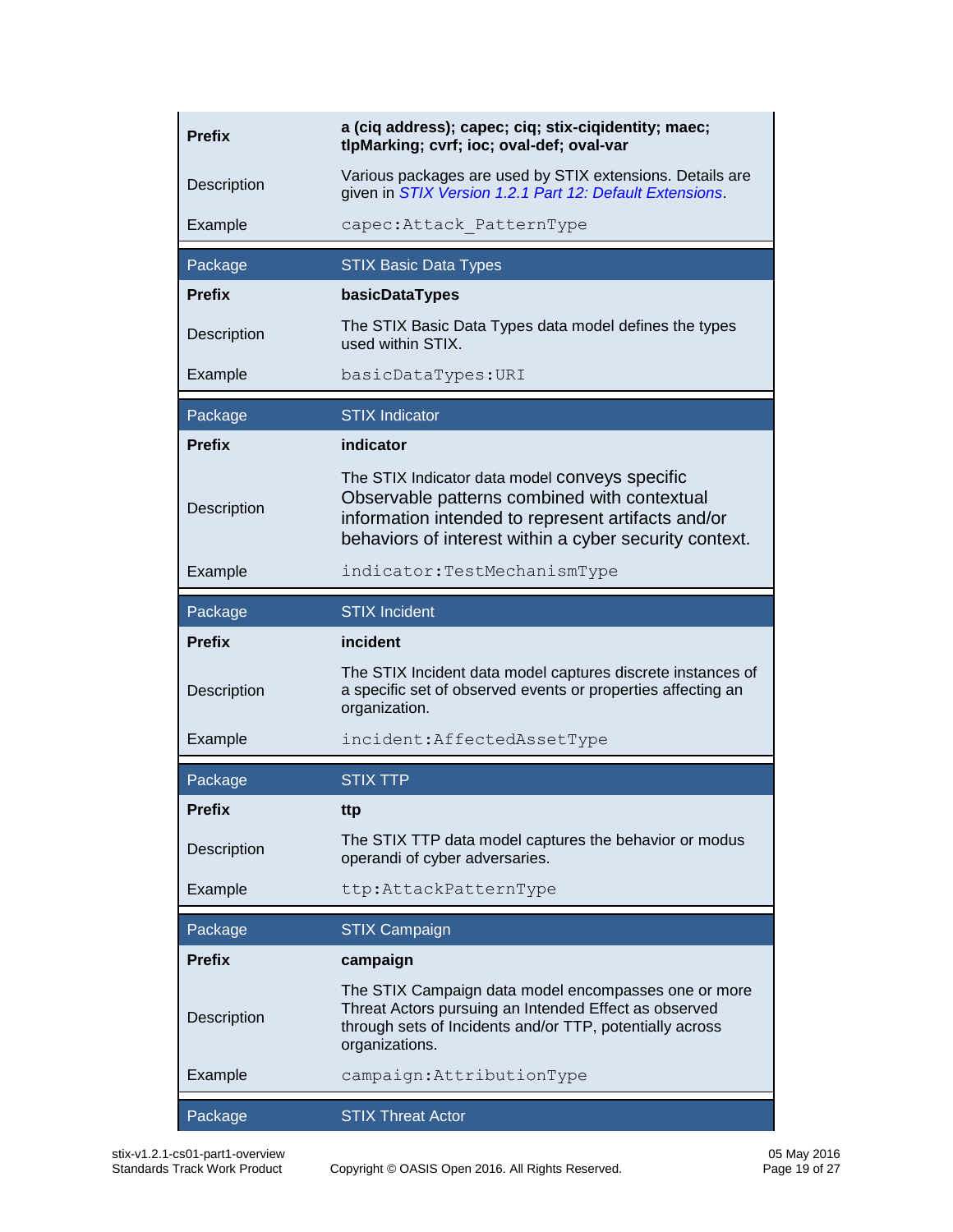| <b>Prefix</b> | ta                                                                                                                                                                                                                                                         |  |  |
|---------------|------------------------------------------------------------------------------------------------------------------------------------------------------------------------------------------------------------------------------------------------------------|--|--|
| Description   | The STIX Threat Actor data model captures characterizations<br>of malicious actors (or adversaries) representing a cyber<br>attack threat including presumed intent and historically<br>observed behavior.                                                 |  |  |
| Example       | ta:ObservedTTPsType                                                                                                                                                                                                                                        |  |  |
| Package       | <b>STIX Exploit Target</b>                                                                                                                                                                                                                                 |  |  |
| <b>Prefix</b> | et                                                                                                                                                                                                                                                         |  |  |
| Description   | The STIX Exploit Target data model conveys a vulnerability<br>or weakness in software, systems, networks or configurations<br>that is targeted for exploitation by the TTP of a Threat Actor.                                                              |  |  |
| Example       | et:ConfigurationType                                                                                                                                                                                                                                       |  |  |
| Package       | <b>STIX Course of Action</b>                                                                                                                                                                                                                               |  |  |
| <b>Prefix</b> | coa                                                                                                                                                                                                                                                        |  |  |
| Description   | The STIX Course of Action data model conveys specific<br>measures to be taken to address threats whether they are<br>corrective or preventative to address Exploit Targets, or<br>responsive to counter or mitigate the potential impacts of<br>Incidents. |  |  |
| Example       | coa: StructuredCOAType                                                                                                                                                                                                                                     |  |  |
| Package       | <b>STIX Report</b>                                                                                                                                                                                                                                         |  |  |
| <b>Prefix</b> | report                                                                                                                                                                                                                                                     |  |  |
| Description   | The STIX Report defines a contextual wrapper for a grouping<br>of STIX content, which could include content specified using<br>any of the other eight top-level constructs, or even other<br>related Reports.                                              |  |  |
| Example       | report: Related Reports Type                                                                                                                                                                                                                               |  |  |
|               | <b>CybOX Core</b>                                                                                                                                                                                                                                          |  |  |
| <b>Prefix</b> | cybox                                                                                                                                                                                                                                                      |  |  |
| Description   | The CybOX core data model defines the core constructs<br>used in CybOX.                                                                                                                                                                                    |  |  |
| Example       | cybox:ObservablesType                                                                                                                                                                                                                                      |  |  |

### <span id="page-19-0"></span>**3.2 Naming Conventions**

The UML classes, enumerations, and properties defined in STIX follow the particular naming conventions outlined in [Table 3-2.](#page-19-1)

<span id="page-19-1"></span>*Table 3-2. Naming formats of different object types*

| <b>Object Type</b>              | <b>Format</b> | Example |             |
|---------------------------------|---------------|---------|-------------|
| stix-v1.2.1-cs01-part1-overview |               |         | 05 May 2016 |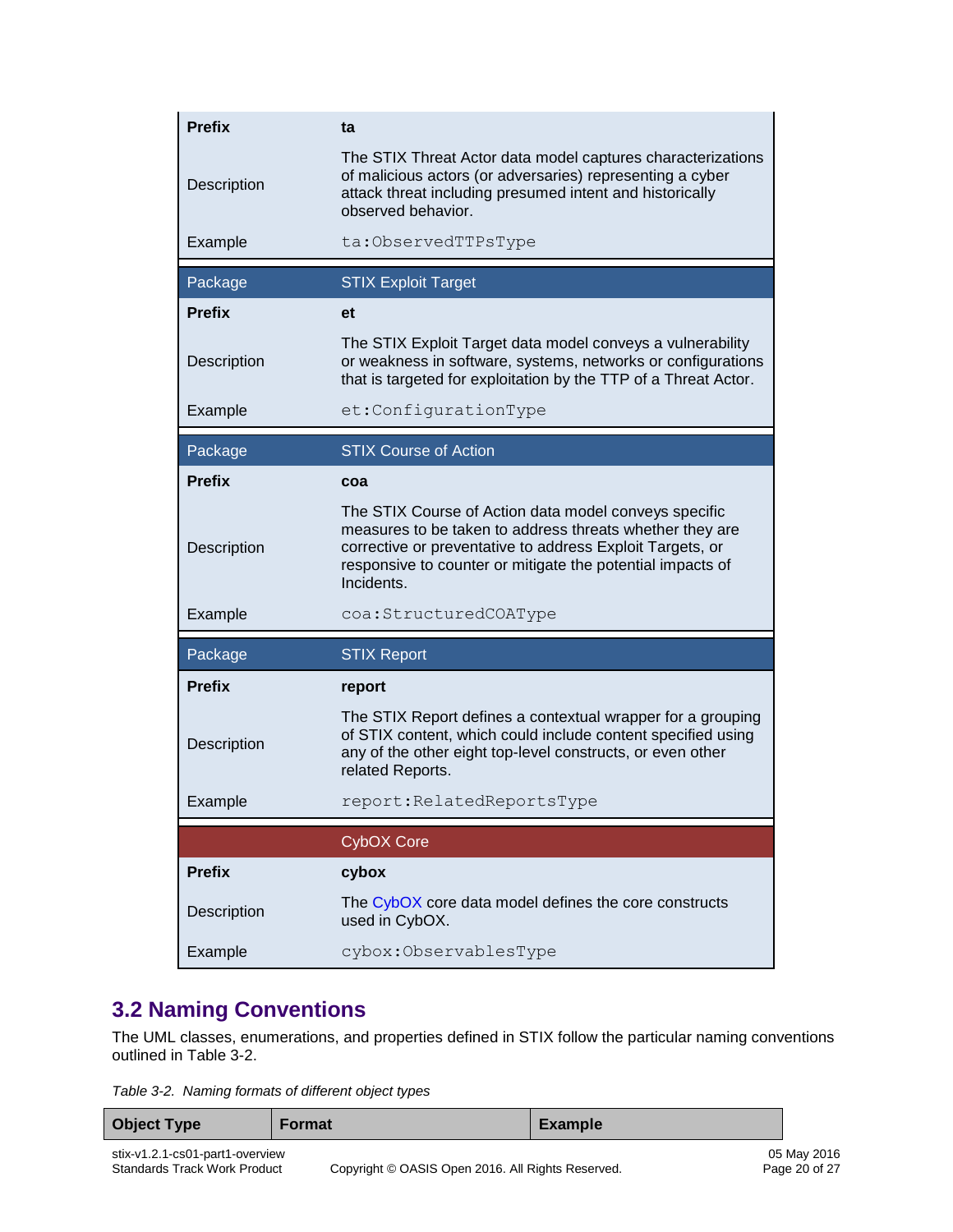| Class              | CamelCase ending with "Type"                                                                  | IndicatorBaseType                                     |
|--------------------|-----------------------------------------------------------------------------------------------|-------------------------------------------------------|
| Property (simple)  | Lowercase with underscores<br>between words                                                   | capec_id                                              |
| Property (complex) | Capitalized with underscores<br>between words                                                 | Associated_Actor                                      |
| Enumeration        | CamelCase ending with "Enum" or<br>"Type                                                      | DateTimePrecisionEnum;<br>IndicatorVersionType        |
| Enumeration value  | varies                                                                                        | Flash drive; Public Disclosure;<br>Externally-Located |
| Data type          | CamelCase or if the words are<br>acroynms, all capitalized with<br>underscores between words. | PositiveInteger; CVE_ID                               |

# <span id="page-20-0"></span>**3.3 Identifiers**

Optional identifiers (IDs) can be assigned to several STIX constructs so that the constructs can be unambiguously referenced. Technically, the decision to specify an ID on a given construct is optional based on the specifics of the usage context. As a general rule, specifying IDs on particular instances of constructs enables clear referencing, relating, and pivoting.

Assigning IDs supports several very common STIX use cases such as:

- Enabling individual portions of content to be externally referenced unambiguously (e.g., a report talking about a specific Campaign or Threat Actor)
- Enabling the sharing/resharing of portions of STIX content (e.g., PartyB resharing two of a set of 100 Indicators received from PartyA)
- Enabling versioning of content
- Enabling the specification of potentially complex webs of interconnection and correlation between portions of STIX content (e.g., connecting particular TTPs and Indicators to specific Campaigns over time)
- Enabling analysis pivoting on content with multiple contexts (e.g., the same IP Address seen in multiple Incidents and with connections to multiple TTPs and Indicators)

In STIX v1.2.1, each STIX ID is a fully qualified name, which consists of a producer namespace and a unique identifier. The producer namespace is a short-hand prefix, which is separated from the unique identifier by a colon (":"). For example:

[producer namespace]:[unique identifier]

This format provides high assurance that IDs will be both meaningful and unique. Meaning comes from producer namespace, which denotes who is producing it, and uniqueness comes from the unique identifier.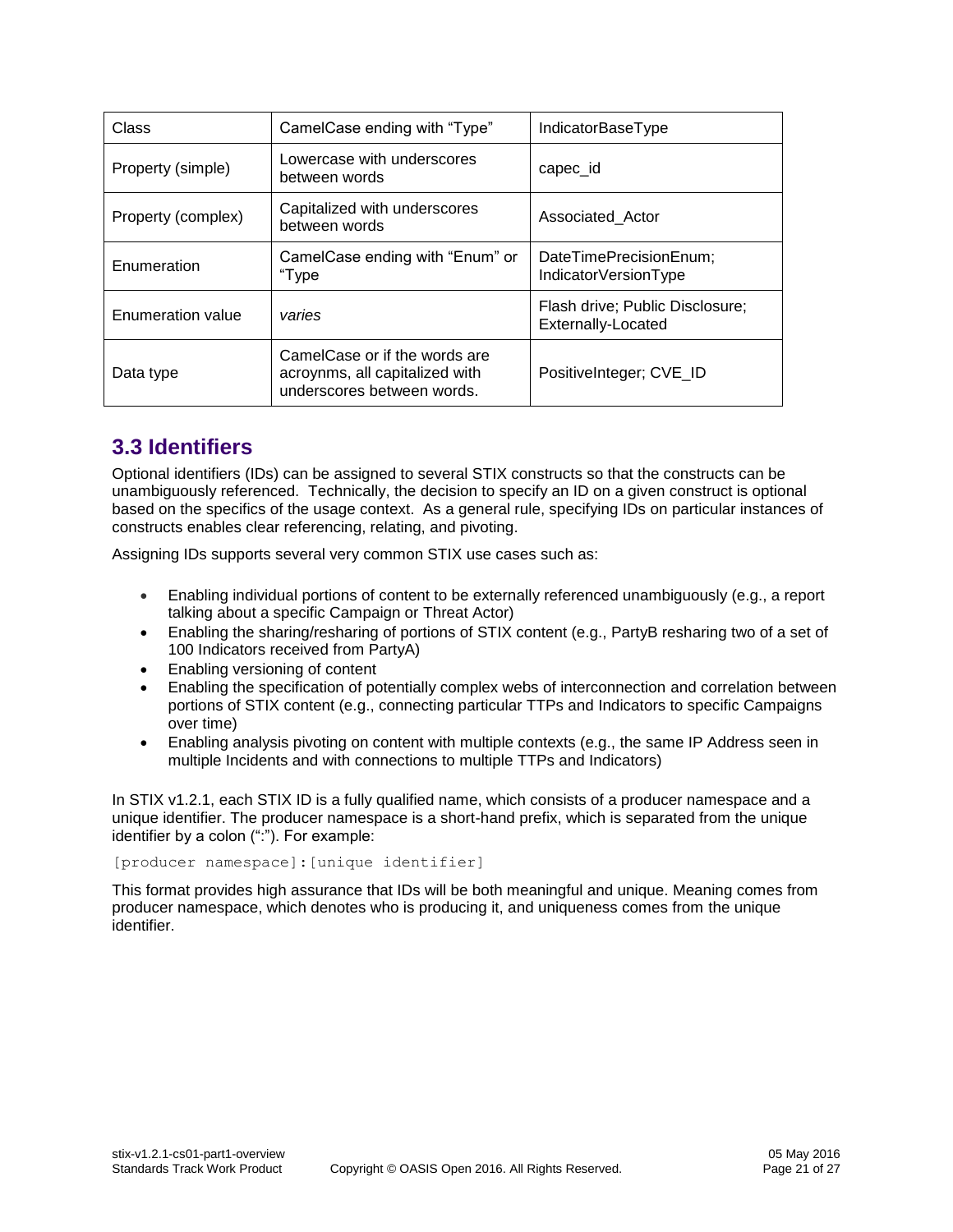# <span id="page-21-0"></span>**4 Relationships to Other Externally-defined Data Models**

STIX Version 1.2.1 leverages several other externally-defined data models that are relevant to the cyber threat domain. However, the STIX specification documents do not define any classes that are part of a non-STIX data model (e.g., [CybOX](#page-1-0) classes are not defined in STIX specification documents). An alphabetical listing of these other data models is given below.

Please see *[STIX Version 1.2.1 Part 12: Default Extensions](#page-0-0)* for further information on all of the externallydefined data models STIX leverages by default (with the exception of CybOX, for which a different reference is given in Section **[4.4](#page-21-4)**).

### <span id="page-21-1"></span>**4.1 Common Attack Pattern Enumeration and Classification (CAPEC)**

Common Attack Pattern Enumeration and Classification (CAPEC) is a publicly available catalog of attack patterns along with a comprehensive schema and classification taxonomy **[\[CAPEC\]](#page-8-5)**. By extending the STIX TTP AttackPatternType class, STIX Version 1.2.1 uses CAPEC to enable the structured description of attack patterns.

# <span id="page-21-2"></span>**4.2 Common Vulnerability Reporting Framework (CVRF)**

The ICASI Common Vulnerability Reporting Framework (CVRF) is an XML-based language that enables different organizations to share critical security-related information in a single format **[\[CVRF\]](#page-9-14)**. In addition to capturing basic information and referencing vulnerability registries, the STIX Exploit Target VulnerabilityType class is intended to be extended as appropriate to enable the structured description of a vulnerability using CVRF 1.1.

# <span id="page-21-3"></span>**4.3 Customer Information Quality (CIQ)**

The OASIS Customer Information Quality (CIQ) Version 3.0 is a set of XML specifications for representing characteristic information about individuals and organizations **[\[CIQ\]](#page-9-15)**. By extending the STIX Common AddressAbstractType and IdentityType classes, STIX Version 1.2.1 leverages CIQ Version 3.0 to capture geographic address information and identity information associated with Threat Actors, victims, and sources of information.

# <span id="page-21-4"></span>**4.4 Cyber Observable Expression (CybOXTM)**

STIX Version 1.2.1 uses the [Cyber Observable Expression \(CybOX\) language Version 2.1.1](#page-1-0) to describe cyber Observables. The CybOX data models are natively imported and used within STIX to characterize system and network events, characteristics, and behaviors observed within the operational domain. The reader is referred to the [CybOX specification documents](#page-1-0) for the definitions of these classes, and in the cases where a STIX class (the subclass) is a specialization of a CybOX class (the superclass), we will explicitly define the class extensions (i.e., new names and types) that have been made in the STIX subclass.

# <span id="page-21-5"></span>**4.5 Malware Attribute Enumeration and Characterization (MAEC)**

Malware Attribute Enumeration and Characterization (MAEC™) is a standardized language for sharing structured information about malware based upon attributes such as behaviors, artifacts, and attack patterns **[\[MAEC\]](#page-9-4)**. By extending the STIX TTP MalwareInstanceType class, STIX Version 1.2.1 uses MAEC Version 4.1 to capture a structured description of a malware instance.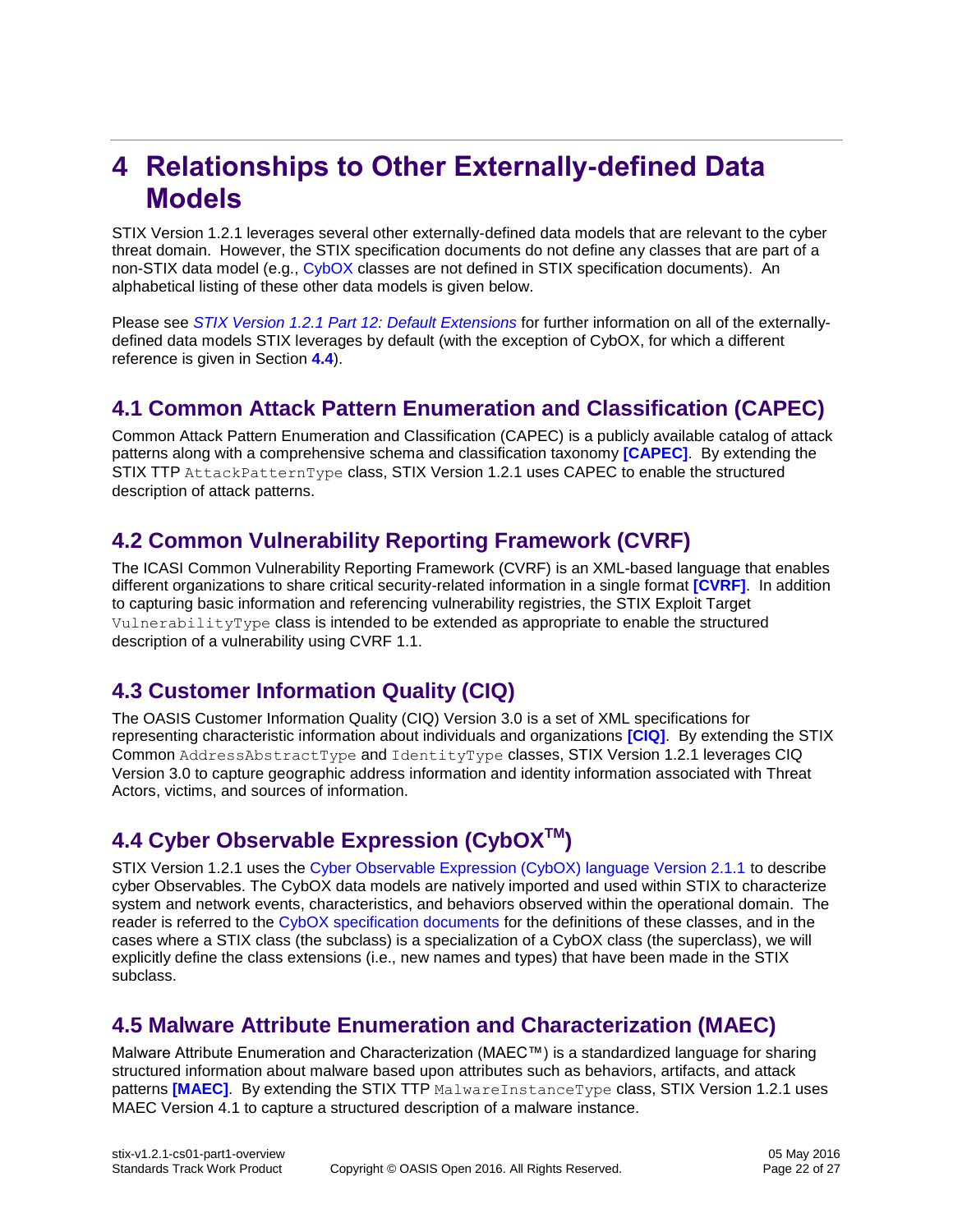The *Characterizing Malware with STIX and MAEC* white paper **[\[STIX-MAEC\]](#page-9-16)** provides more details on the relationship between MAEC and STIX and when each should be used in the context of malware characterization.

### <span id="page-22-0"></span>**4.6 Open Indicators of Compromise (OpenIOC)**

Open Indicators of Compromise (OpenIOC) is an extensible XML schema for the description of technical characteristics that identify a known threat, an attacker's methodology, or other evidence of compromise **[\[OpenIOC\]](#page-9-17)**. By extending the STIX Indicator GenericTestMechanismType class, STIX Version 1.2.1 enables 2010 OpenIOC to be leveraged as a test mechanism of an Indicator.

# <span id="page-22-1"></span>**4.7 Open Vulnerability and Assessment Language (OVAL)**

The Open Vulnerability and Assessment Language (OVAL) is an information security community effort to standardize how to assess and report upon the machine state of computer systems **[\[OVAL\]](#page-9-18)**. By extending the STIX Indicator GenericTestMechanismType class, STIX Version 1.2.1 enables OVAL 5.10 to be leveraged as a test mechanism of an Indicator.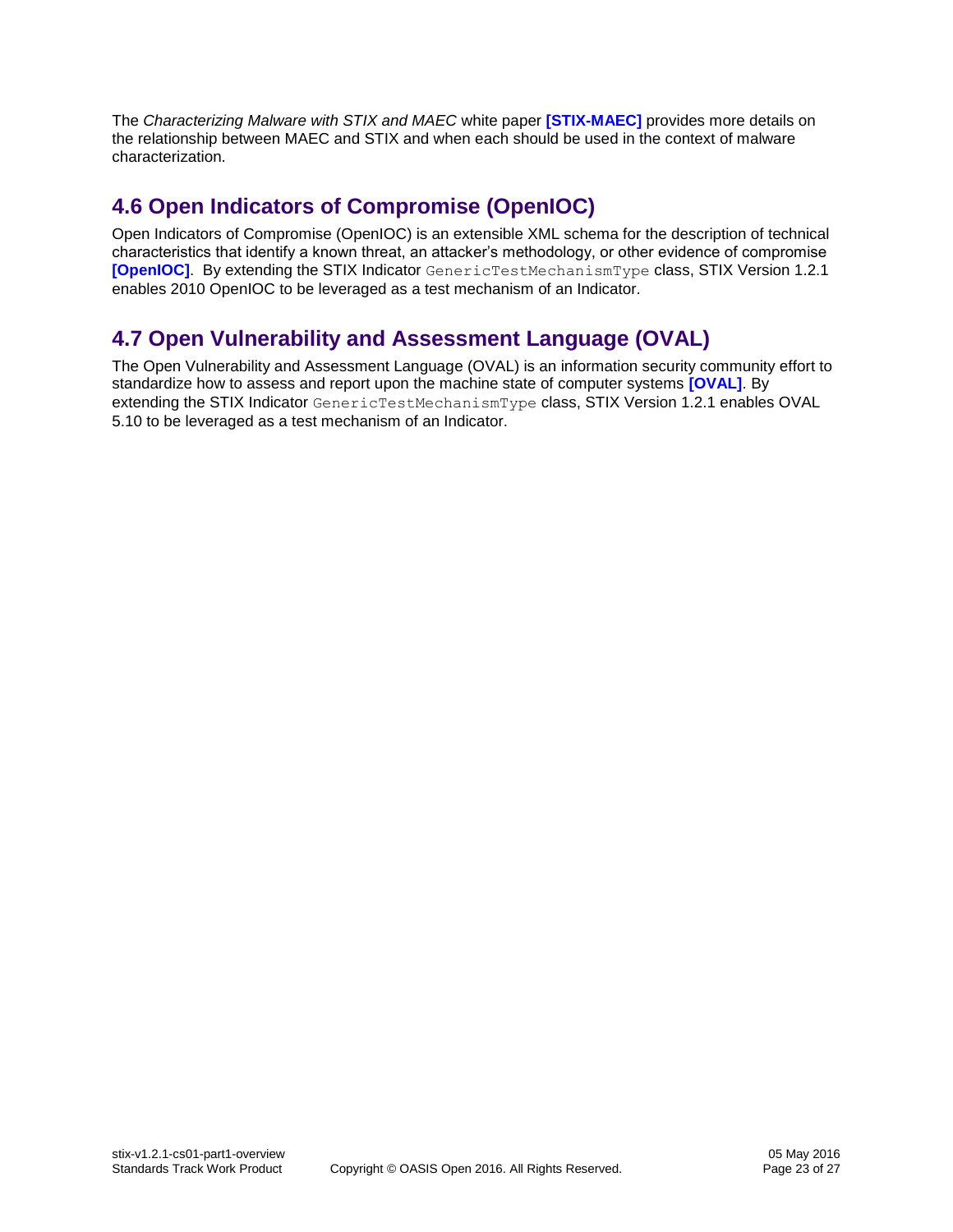# <span id="page-23-0"></span>**5 Conformance**

Implementations have discretion over which parts (components, properties, extensions, controlled vocabularies, etc.) of STIX they implement (e.g., Indicator/Suggested\_COAs).

[1] Conformant implementations must conform to all normative structural specifications of the UML model or additional normative statements within this document that apply to the portions of STIX they implement (e.g., Implementers of the entire TTP component must conform to all normative structural specifications of the UML model or additional normative statements within this document regarding the TTP component).

[2] Conformant implementations are free to ignore normative structural specifications of the UML model or additional normative statements within this document that do not apply to the portions of STIX they implement (e.g., Non-implementers of any particular properties of the TTP component are free to ignore all normative structural specifications of the UML model or additional normative statements within this document regarding those properties of the TTP component).

The conformance section of this document is intentionally broad and attempts to reiterate what already exists in this document. The STIX 1.2 Specifications, which this specification is based on, did not have a conformance section. Instead, the STIX 1.2 Specifications relied on normative statements and the nonmandatory implementation of STIX profiles. STIX 1.2.1 represents a minimal change from STIX 1.2, and in that spirit no requirements have been added, modified, or removed by this section.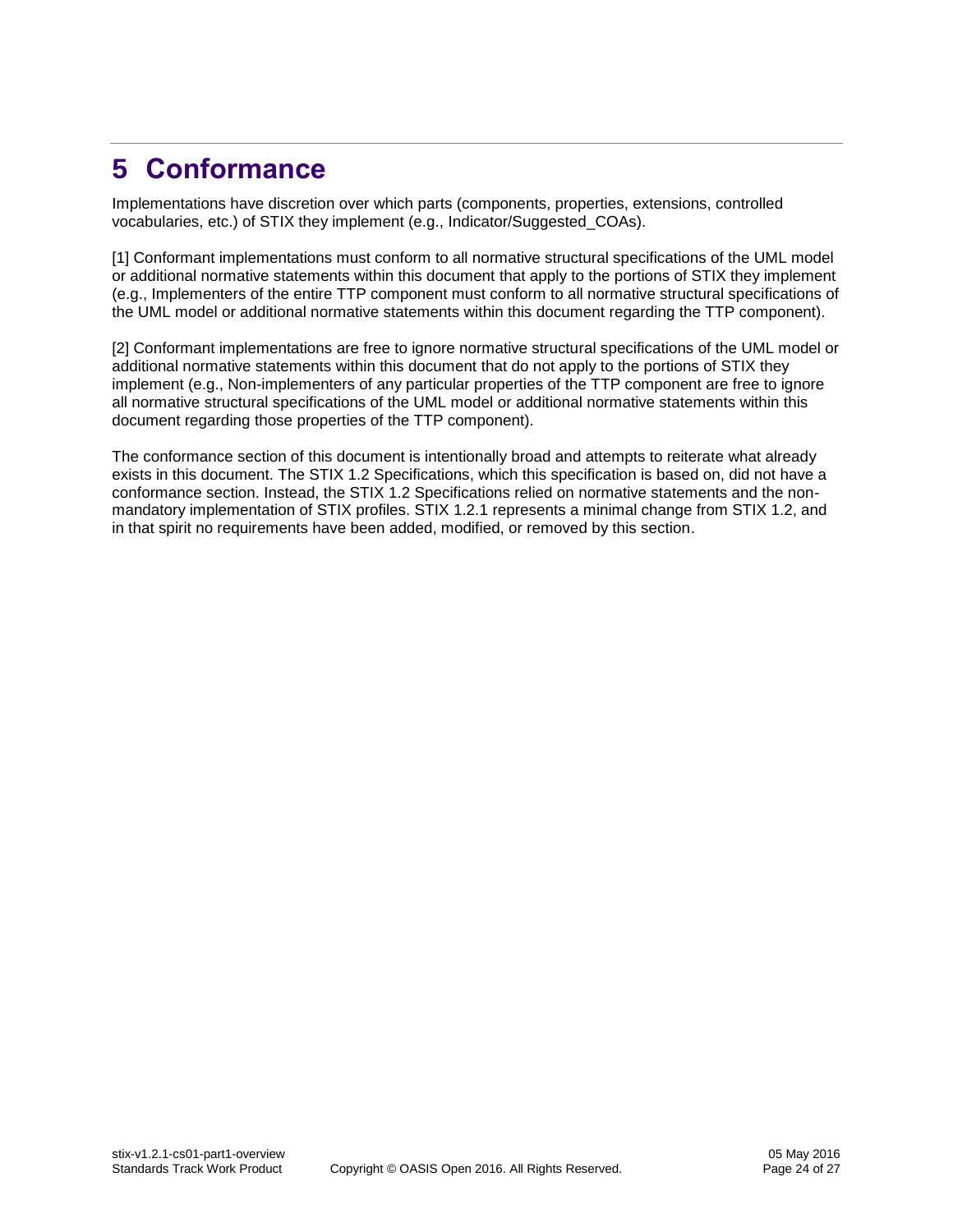# <span id="page-24-0"></span>**Appendix A. Acknowledgments**

The following individuals have participated in the creation of this specification and are gratefully acknowledged:

#### **Participants:**

Dean Thompson, Australia and New Zealand Banking Group (ANZ Bank) Bret Jordan, Blue Coat Systems, Inc. Adnan Baykal, Center for Internet Security (CIS) Jyoti Verma, Cisco Systems Liron Schiff, Comilion (mobile) Ltd. Jane Ginn, Cyber Threat Intelligence Network, Inc. (CTIN) Richard Struse, DHS Office of Cybersecurity and Communications (CS&C) Marlon Taylor, DHS Office of Cybersecurity and Communications (CS&C) David Eilken, Financial Services Information Sharing and Analysis Center (FS-ISAC) Sarah Brown, Fox-IT Ryusuke Masuoka, Fujitsu Limited Eric Burger, Georgetown University Jason Keirstead, IBM Paul Martini, iboss, Inc. Jerome Athias, Individual Terry MacDonald, Individual Alex Pinto, Individual Patrick Maroney, Integrated Networking Technologies, Inc. Wouter Bolsterlee, Intelworks BV Joep Gommers, Intelworks BV Sergey Polzunov, Intelworks BV Rutger Prins, Intelworks BV Andrei Sîrghi, Intelworks BV Raymon van der Velde, Intelworks BV Jonathan Baker, MITRE Corporation Sean Barnum, MITRE Corporation Desiree Beck, MITRE Corporation Mark Davidson, MITRE Corporation Ivan Kirillov, MITRE Corporation Jon Salwen, MITRE Corporation John Wunder, MITRE Corporation Mike Boyle, National Security Agency Jessica Fitzgerald-McKay, National Security Agency Takahiro Kakumaru, NEC Corporation John-Mark Gurney, New Context Services, Inc. Christian Hunt, New Context Services, Inc. Daniel Riedel, New Context Services, Inc. Andrew Storms, New Context Services, Inc. John Tolbert, Queralt, Inc. Igor Baikalov, Securonix Bernd Grobauer, Siemens AG Jonathan Bush, Soltra Aharon Chernin, Soltra Trey Darley, Soltra Paul Dion, Soltra Ali Khan, Soltra Natalie Suarez, Soltra Cedric LeRoux, Splunk Inc. Brian Luger, Splunk Inc. Crystal Hayes, The Boeing Company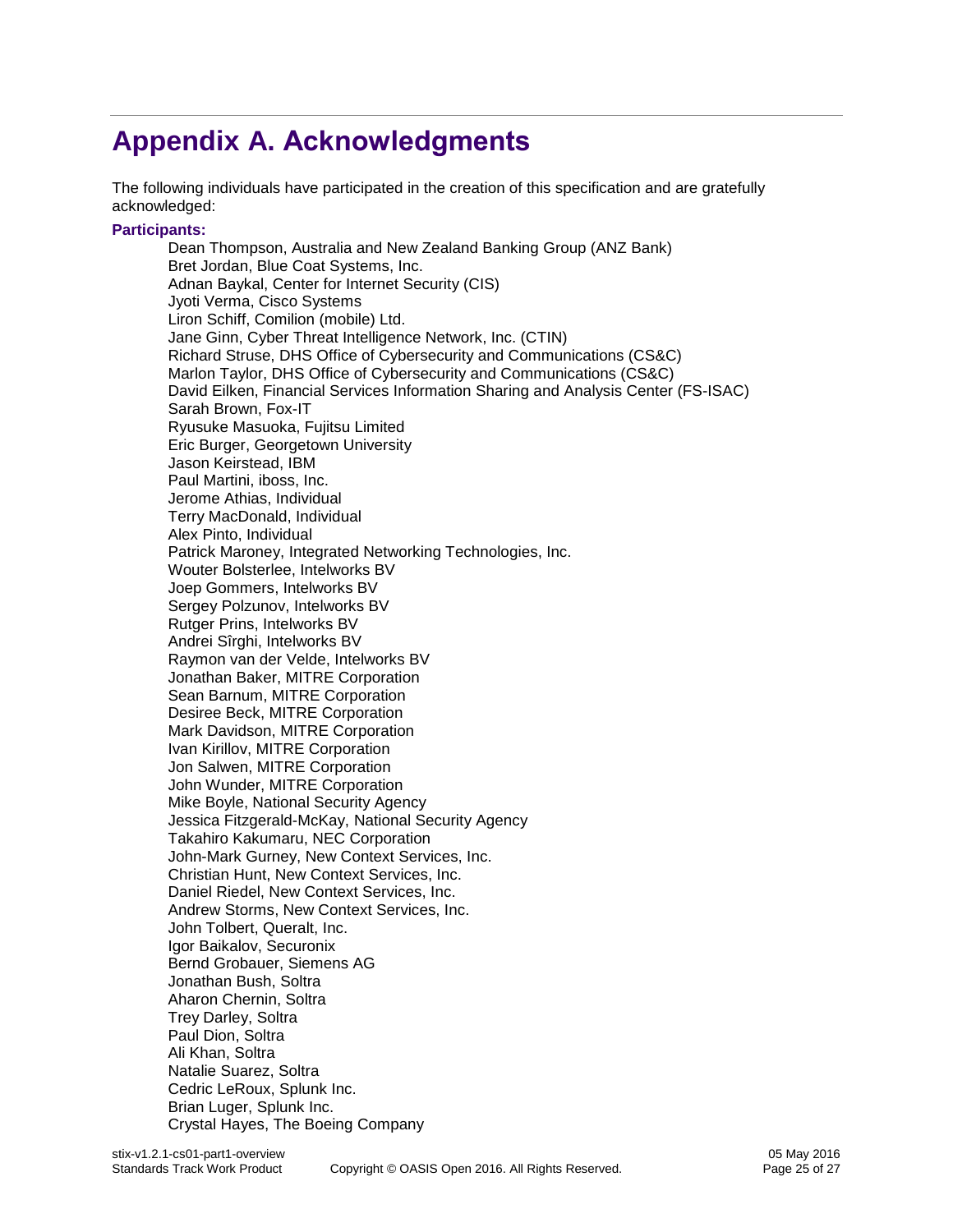Brad Butts, U.S. Bank Mona Magathan, U.S. Bank Adam Cooper, United Kingdom Cabinet Office Mike McLellan, United Kingdom Cabinet Office Chris O'Brien, United Kingdom Cabinet Office Julian White, United Kingdom Cabinet Office Anthony Rutkowski, Yaana Technologies, LLC

The authors would also like to thank the larger STIX Community for its input and help in reviewing this document.